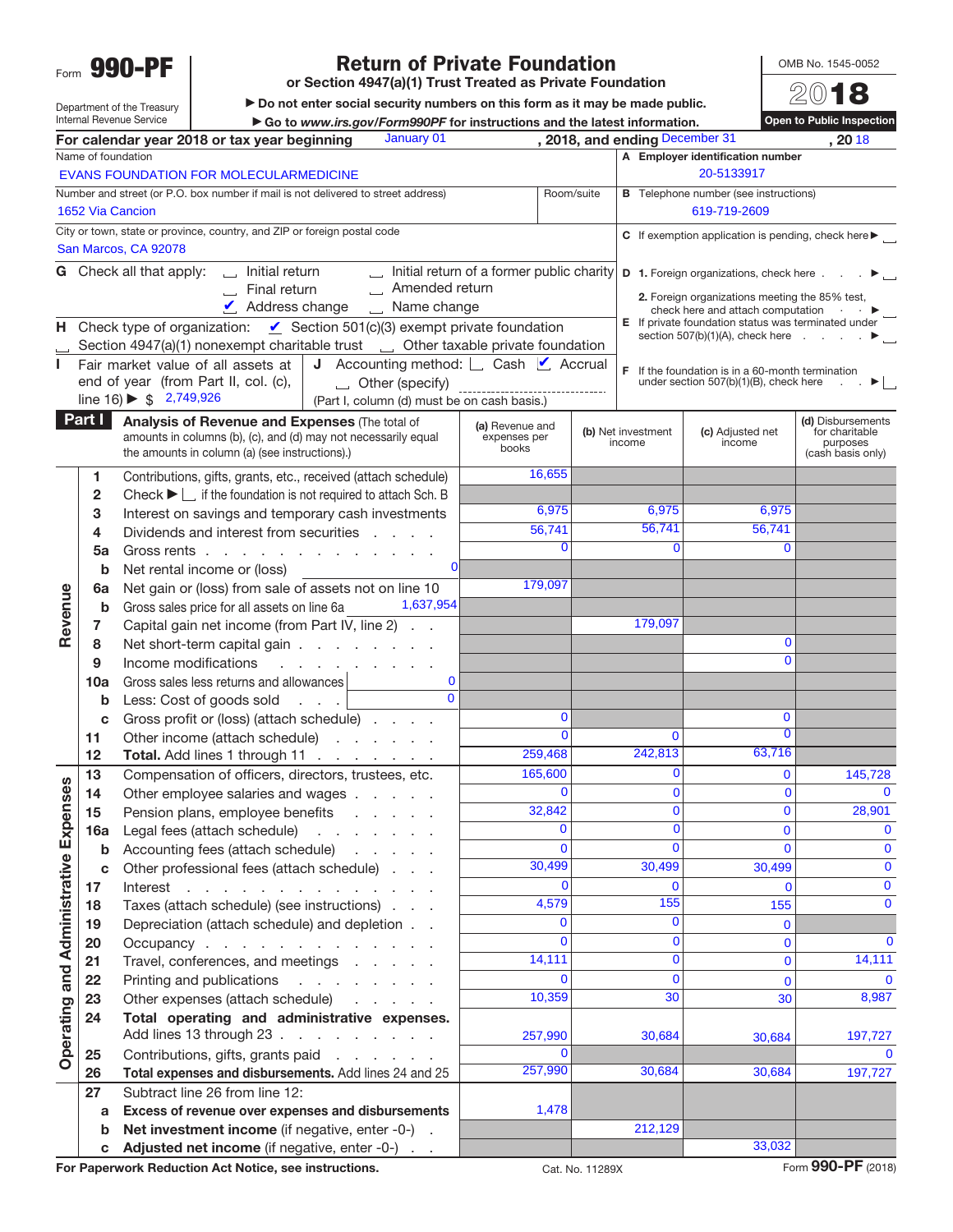|                          |          | Form 990-PF (2018)                                                                                                                                                                                                                  |                   |                         | Page 2                            |  |  |  |
|--------------------------|----------|-------------------------------------------------------------------------------------------------------------------------------------------------------------------------------------------------------------------------------------|-------------------|-------------------------|-----------------------------------|--|--|--|
|                          | Part II  | <b>Balance Sheets</b> Attached schedules and amounts in the description column                                                                                                                                                      | Beginning of year | End of year             |                                   |  |  |  |
|                          |          | should be for end-of-year amounts only. (See instructions.)                                                                                                                                                                         | (a) Book Value    | (b) Book Value          | (c) Fair Market Value             |  |  |  |
|                          | 1        | Cash-non-interest-bearing<br>and a series of the contract of the                                                                                                                                                                    | 14,309            | 3,416                   | 3,416                             |  |  |  |
|                          | 2        | Savings and temporary cash investments                                                                                                                                                                                              | 478,976           | 381,843                 | 381,843                           |  |  |  |
|                          | 3        | Accounts receivable >                                                                                                                                                                                                               |                   |                         |                                   |  |  |  |
|                          |          | $\mathbf{0}$                                                                                                                                                                                                                        | $\mathbf{0}$      | $\Omega$                | 0                                 |  |  |  |
|                          | 4        | Pledges receivable                                                                                                                                                                                                                  |                   |                         |                                   |  |  |  |
|                          |          | $\mathbf{0}$                                                                                                                                                                                                                        | $\mathbf 0$       | 0                       | 0                                 |  |  |  |
|                          | 5        | Grants receivable                                                                                                                                                                                                                   | $\mathbf{0}$      | $\Omega$                | $\Omega$                          |  |  |  |
|                          | 6        | Receivables due from officers, directors, trustees, and other                                                                                                                                                                       |                   |                         |                                   |  |  |  |
|                          |          | disqualified persons (attach schedule) (see instructions)                                                                                                                                                                           | $\mathbf 0$       | 0                       | 0                                 |  |  |  |
|                          | 7        | Other notes and loans receivable (attach schedule)<br><u> Letter context</u> context context of the notes and loans received at a set of the schedule and schedule and schedule and schedule and schedule and schedule and schedule |                   |                         |                                   |  |  |  |
|                          |          | $\Omega$                                                                                                                                                                                                                            | $\mathbf 0$       | $\Omega$                | $\mathbf{0}$                      |  |  |  |
|                          | 8        | Inventories for sale or use                                                                                                                                                                                                         | $\Omega$          | $\Omega$                | $\mathbf{0}$                      |  |  |  |
| Assets                   | 9        | Prepaid expenses and deferred charges                                                                                                                                                                                               | $\mathbf{0}$      | $\Omega$                | $\mathbf 0$                       |  |  |  |
|                          | 10a      | Investments-U.S. and state government obligations (attach schedule)                                                                                                                                                                 | $\Omega$          | $\mathbf{0}$            | $\mathbf{0}$                      |  |  |  |
|                          | b        | Investments-corporate stock (attach schedule)                                                                                                                                                                                       | 1,715,422         | 1,816,798               | 1,763,701                         |  |  |  |
|                          | c        | Investments-corporate bonds (attach schedule)                                                                                                                                                                                       | $\Omega$          | $\Omega$                |                                   |  |  |  |
|                          | 11       | Investments-land, buildings, and equipment: basis > _____________________________                                                                                                                                                   |                   |                         |                                   |  |  |  |
|                          |          | Less: accumulated depreciation (attach schedule) > _____________________________                                                                                                                                                    | $\Omega$          | $\Omega$                | $\mathbf{0}$                      |  |  |  |
|                          | 12       | Investments-mortgage loans                                                                                                                                                                                                          | $\Omega$          | $\Omega$                | $\Omega$                          |  |  |  |
|                          | 13       | Investments-other (attach schedule)                                                                                                                                                                                                 | 672,578           | 680,464                 | 600,966                           |  |  |  |
|                          | 14       | $\mathbf{0}$                                                                                                                                                                                                                        |                   |                         |                                   |  |  |  |
|                          |          | Less: accumulated depreciation (attach schedule) > _____________________________                                                                                                                                                    | $\mathbf 0$       | $\mathbf 0$             | 0                                 |  |  |  |
|                          | 15       | Other assets (describe $\blacktriangleright$                                                                                                                                                                                        | $\Omega$          | $\Omega$                | $\mathbf{0}$                      |  |  |  |
|                          | 16       | Total assets (to be completed by all filers-see the<br>instructions. Also, see page 1, item l)                                                                                                                                      | 2,881,285         | 2,882,521               | 2,749,926                         |  |  |  |
|                          | 17       | Accounts payable and accrued expenses                                                                                                                                                                                               | 8,551             | 8,308                   |                                   |  |  |  |
|                          | 18       | Grants payable                                                                                                                                                                                                                      | $\mathbf{0}$      | $\mathbf{0}$            |                                   |  |  |  |
| Liabilities              | 19       | Deferred revenue                                                                                                                                                                                                                    | $\mathbf{0}$      | $\mathbf{0}$            |                                   |  |  |  |
|                          | 20       | Loans from officers, directors, trustees, and other disqualified persons                                                                                                                                                            | $\mathbf{0}$      | $\mathbf 0$             |                                   |  |  |  |
|                          | 21       | Mortgages and other notes payable (attach schedule)                                                                                                                                                                                 | $\mathbf 0$       | $\mathbf 0$             |                                   |  |  |  |
|                          | 22       | Other liabilities (describe $\blacktriangleright$                                                                                                                                                                                   | $\Omega$          | $\mathbf{0}$            |                                   |  |  |  |
|                          | 23       | <u>0</u> )<br>Total liabilities (add lines 17 through 22)                                                                                                                                                                           | 8,551             | 8,308                   |                                   |  |  |  |
|                          |          | Foundations that follow SFAS 117, check here $\Box$ $\blacktriangleright$ $\Box$                                                                                                                                                    |                   |                         |                                   |  |  |  |
| nces                     |          | and complete lines 24 through 26, and lines 30 and 31.                                                                                                                                                                              |                   |                         |                                   |  |  |  |
|                          |          | 24 Unrestricted                                                                                                                                                                                                                     | 2,872,734         | 2,874,213               |                                   |  |  |  |
| Net Assets or Fund Balar | 25       | Temporarily restricted                                                                                                                                                                                                              | $\Omega$          | 0                       |                                   |  |  |  |
|                          | 26       | Permanently restricted<br>and a state of the state                                                                                                                                                                                  | $\mathbf{0}$      | $\mathbf{0}$            |                                   |  |  |  |
|                          |          | Foundations that do not follow SFAS 117, check here $\blacktriangleright \Box$                                                                                                                                                      |                   |                         |                                   |  |  |  |
|                          |          | and complete lines 27 through 31.                                                                                                                                                                                                   |                   |                         |                                   |  |  |  |
|                          | 27       | Capital stock, trust principal, or current funds                                                                                                                                                                                    |                   |                         |                                   |  |  |  |
|                          | 28       | Paid-in or capital surplus, or land, bldg., and equipment fund                                                                                                                                                                      |                   |                         |                                   |  |  |  |
|                          | 29       | Retained earnings, accumulated income, endowment, or other funds                                                                                                                                                                    | 2,872,734         | 2,874,213               |                                   |  |  |  |
|                          | 30       | Total net assets or fund balances (see instructions)                                                                                                                                                                                | 2,881,285         | 2,882,521               |                                   |  |  |  |
|                          | 31       | Total liabilities and net assets/fund balances (see                                                                                                                                                                                 |                   |                         |                                   |  |  |  |
|                          |          | $instructions)$ .                                                                                                                                                                                                                   |                   |                         |                                   |  |  |  |
|                          | Part III | Analysis of Changes in Net Assets or Fund Balances                                                                                                                                                                                  |                   |                         |                                   |  |  |  |
|                          |          | 1 Total net assets or fund balances at beginning of year-Part II, column (a), line 30 (must agree with                                                                                                                              |                   |                         |                                   |  |  |  |
|                          |          |                                                                                                                                                                                                                                     |                   | 1                       | 2,872,734                         |  |  |  |
|                          |          | 2 Enter amount from Part I, line 27a<br>the contract of the contract of the contract of the contract of the contract of                                                                                                             | $\overline{2}$    | 1,478                   |                                   |  |  |  |
| З                        |          | Other increases not included in line 2 (itemize) ▶                                                                                                                                                                                  |                   | 3                       | -1                                |  |  |  |
| 4                        |          |                                                                                                                                                                                                                                     |                   | $\overline{\mathbf{4}}$ | 2,874,213                         |  |  |  |
| 5                        |          | Decreases not included in line 2 (itemize) ▶                                                                                                                                                                                        | 5                 |                         |                                   |  |  |  |
|                          |          |                                                                                                                                                                                                                                     |                   | 6                       | $\bf{0}$<br>2,874,213             |  |  |  |
|                          |          |                                                                                                                                                                                                                                     |                   |                         | $000 \text{ } \text{DE}$ $(0010)$ |  |  |  |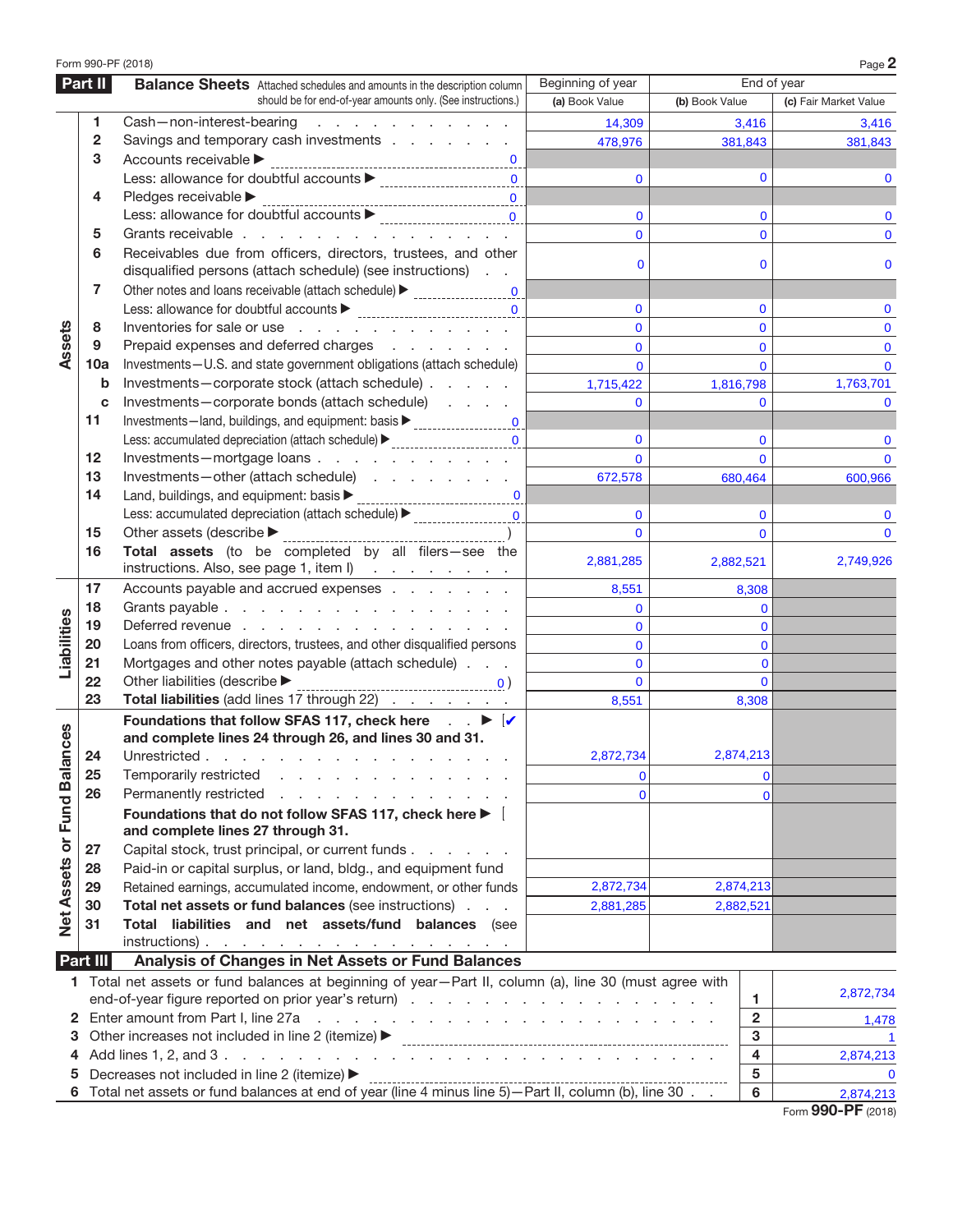|                | Form 990-PF (2018)                                            |                                                                                                                                                                                                                                                                                                                                 |                                                                                 |                                                 |                                      | Page $3$                                                      |  |  |  |
|----------------|---------------------------------------------------------------|---------------------------------------------------------------------------------------------------------------------------------------------------------------------------------------------------------------------------------------------------------------------------------------------------------------------------------|---------------------------------------------------------------------------------|-------------------------------------------------|--------------------------------------|---------------------------------------------------------------|--|--|--|
| <b>Part IV</b> |                                                               | <b>Capital Gains and Losses for Tax on Investment Income</b>                                                                                                                                                                                                                                                                    |                                                                                 |                                                 |                                      |                                                               |  |  |  |
|                |                                                               | (a) List and describe the kind(s) of property sold (for example, real estate,<br>2-story brick warehouse; or common stock, 200 shs. MLC Co.)                                                                                                                                                                                    |                                                                                 | (b) How acquired<br>P-Purchase<br>D-Donation    | (c) Date acquired<br>(mo., day, yr.) | (d) Date sold<br>(mo., day, yr.)                              |  |  |  |
|                | <b>1a</b> Public Traded Securities                            |                                                                                                                                                                                                                                                                                                                                 |                                                                                 |                                                 |                                      |                                                               |  |  |  |
| b              |                                                               |                                                                                                                                                                                                                                                                                                                                 |                                                                                 |                                                 |                                      |                                                               |  |  |  |
| C              |                                                               |                                                                                                                                                                                                                                                                                                                                 |                                                                                 |                                                 |                                      |                                                               |  |  |  |
| d              |                                                               |                                                                                                                                                                                                                                                                                                                                 |                                                                                 |                                                 |                                      |                                                               |  |  |  |
| e              |                                                               |                                                                                                                                                                                                                                                                                                                                 |                                                                                 |                                                 |                                      |                                                               |  |  |  |
|                | (e) Gross sales price                                         | (f) Depreciation allowed<br>(or allowable)                                                                                                                                                                                                                                                                                      |                                                                                 | (g) Cost or other basis<br>plus expense of sale |                                      | (h) Gain or (loss)<br>$((e)$ plus $(f)$ minus $(q)$ )         |  |  |  |
| a              | 1,637,954                                                     |                                                                                                                                                                                                                                                                                                                                 |                                                                                 | 1,458,857                                       |                                      | 179,097                                                       |  |  |  |
| b              |                                                               |                                                                                                                                                                                                                                                                                                                                 |                                                                                 |                                                 |                                      | 0                                                             |  |  |  |
| c              |                                                               |                                                                                                                                                                                                                                                                                                                                 |                                                                                 |                                                 |                                      | $\bf{0}$                                                      |  |  |  |
| d              |                                                               |                                                                                                                                                                                                                                                                                                                                 |                                                                                 |                                                 |                                      | 0                                                             |  |  |  |
| е              |                                                               |                                                                                                                                                                                                                                                                                                                                 |                                                                                 |                                                 |                                      | $\mathbf 0$                                                   |  |  |  |
|                |                                                               | Complete only for assets showing gain in column (h) and owned by the foundation on 12/31/69.                                                                                                                                                                                                                                    |                                                                                 |                                                 |                                      | (I) Gains (Col. (h) gain minus                                |  |  |  |
|                | (i) FMV as of $12/31/69$                                      | (i) Adjusted basis<br>as of 12/31/69                                                                                                                                                                                                                                                                                            |                                                                                 | (k) Excess of col. (i)<br>over col. (j), if any |                                      | col. (k), but not less than -0-) or<br>Losses (from col. (h)) |  |  |  |
| a              |                                                               |                                                                                                                                                                                                                                                                                                                                 |                                                                                 |                                                 |                                      | 179,097                                                       |  |  |  |
| b              | n                                                             |                                                                                                                                                                                                                                                                                                                                 |                                                                                 |                                                 |                                      |                                                               |  |  |  |
| c              | U                                                             |                                                                                                                                                                                                                                                                                                                                 |                                                                                 |                                                 |                                      | $\mathbf 0$                                                   |  |  |  |
| d              |                                                               |                                                                                                                                                                                                                                                                                                                                 |                                                                                 |                                                 |                                      | 0                                                             |  |  |  |
| е              |                                                               |                                                                                                                                                                                                                                                                                                                                 |                                                                                 |                                                 |                                      | $\mathbf{0}$                                                  |  |  |  |
| 2              | Capital gain net income or (net capital loss)                 |                                                                                                                                                                                                                                                                                                                                 | If gain, also enter in Part I, line 7<br>If (loss), enter -0- in Part I, line 7 |                                                 | $\mathbf{2}$                         | 179,097                                                       |  |  |  |
| 3              |                                                               | Net short-term capital gain or (loss) as defined in sections 1222(5) and (6):<br>If gain, also enter in Part I, line 8, column (c). See instructions. If (loss), enter -0- in                                                                                                                                                   |                                                                                 |                                                 |                                      | 0                                                             |  |  |  |
|                |                                                               | Part I, line 8 <u>.</u><br>Qualification Under Section 4940(e) for Reduced Tax on Net Investment Income                                                                                                                                                                                                                         |                                                                                 |                                                 | 3                                    |                                                               |  |  |  |
|                | If section 4940(d)(2) applies, leave this part blank.         | (For optional use by domestic private foundations subject to the section 4940(a) tax on net investment income.)<br>Was the foundation liable for the section 4942 tax on the distributable amount of any year in the base period?<br>If "Yes," the foundation doesn't qualify under section 4940(e). Do not complete this part. |                                                                                 |                                                 |                                      | $\Box$ Yes $\Box$ No                                          |  |  |  |
| 1.             |                                                               | Enter the appropriate amount in each column for each year; see the instructions before making any entries.                                                                                                                                                                                                                      |                                                                                 |                                                 |                                      |                                                               |  |  |  |
|                | (a)                                                           |                                                                                                                                                                                                                                                                                                                                 |                                                                                 |                                                 |                                      | (d)                                                           |  |  |  |
|                | Base period years<br>Calendar year (or tax year beginning in) | (b)<br>Adjusted qualifying distributions                                                                                                                                                                                                                                                                                        |                                                                                 | Net value of noncharitable-use assets           |                                      | Distribution ratio<br>(col. (b) divided by col. (c))          |  |  |  |
|                | 2017                                                          |                                                                                                                                                                                                                                                                                                                                 |                                                                                 |                                                 |                                      |                                                               |  |  |  |
|                | 2016                                                          |                                                                                                                                                                                                                                                                                                                                 |                                                                                 |                                                 |                                      |                                                               |  |  |  |
|                | 2015                                                          |                                                                                                                                                                                                                                                                                                                                 |                                                                                 |                                                 |                                      |                                                               |  |  |  |
|                | 2014                                                          |                                                                                                                                                                                                                                                                                                                                 |                                                                                 |                                                 |                                      |                                                               |  |  |  |
|                | 2013                                                          |                                                                                                                                                                                                                                                                                                                                 |                                                                                 |                                                 |                                      |                                                               |  |  |  |
|                |                                                               |                                                                                                                                                                                                                                                                                                                                 |                                                                                 |                                                 |                                      |                                                               |  |  |  |
| 2              | <b>Total</b> of line 1, column (d)                            | and a construction of the construction of the construction of the construction of the construction of the construction of the construction of the construction of the construction of the construction of the construction of                                                                                                   |                                                                                 |                                                 | $\overline{2}$                       | 0                                                             |  |  |  |
| 3              |                                                               | Average distribution ratio for the 5-year base period-divide the total on line 2 by 5.0, or by<br>the number of years the foundation has been in existence if less than 5 years                                                                                                                                                 |                                                                                 |                                                 | 3                                    | $\bf{0}$                                                      |  |  |  |
| 4              |                                                               | Enter the net value of noncharitable-use assets for 2018 from Part X, line 5                                                                                                                                                                                                                                                    |                                                                                 |                                                 | 4                                    | 3,002,643                                                     |  |  |  |
| 5              | Multiply line 4 by line 3                                     | 5                                                                                                                                                                                                                                                                                                                               | $\bf{0}$                                                                        |                                                 |                                      |                                                               |  |  |  |
| 6              |                                                               | Enter 1% of net investment income (1% of Part I, line 27b)                                                                                                                                                                                                                                                                      |                                                                                 |                                                 | 6                                    | 2,121                                                         |  |  |  |
| 7              | Add lines 5 and 6                                             | the second contract of the second contract of the second contract of the second contract of the second contract of the second contract of the second contract of the second contract of the second contract of the second cont                                                                                                  |                                                                                 |                                                 | $\overline{7}$                       | 2,121                                                         |  |  |  |
| 8              |                                                               | Enter qualifying distributions from Part XII, line 4                                                                                                                                                                                                                                                                            |                                                                                 |                                                 | 8                                    | 197,727                                                       |  |  |  |
|                | Part VI instructions.                                         | If line 8 is equal to or greater than line 7, check the box in Part VI, line 1b, and complete that part using a 1% tax rate. See the                                                                                                                                                                                            |                                                                                 |                                                 |                                      |                                                               |  |  |  |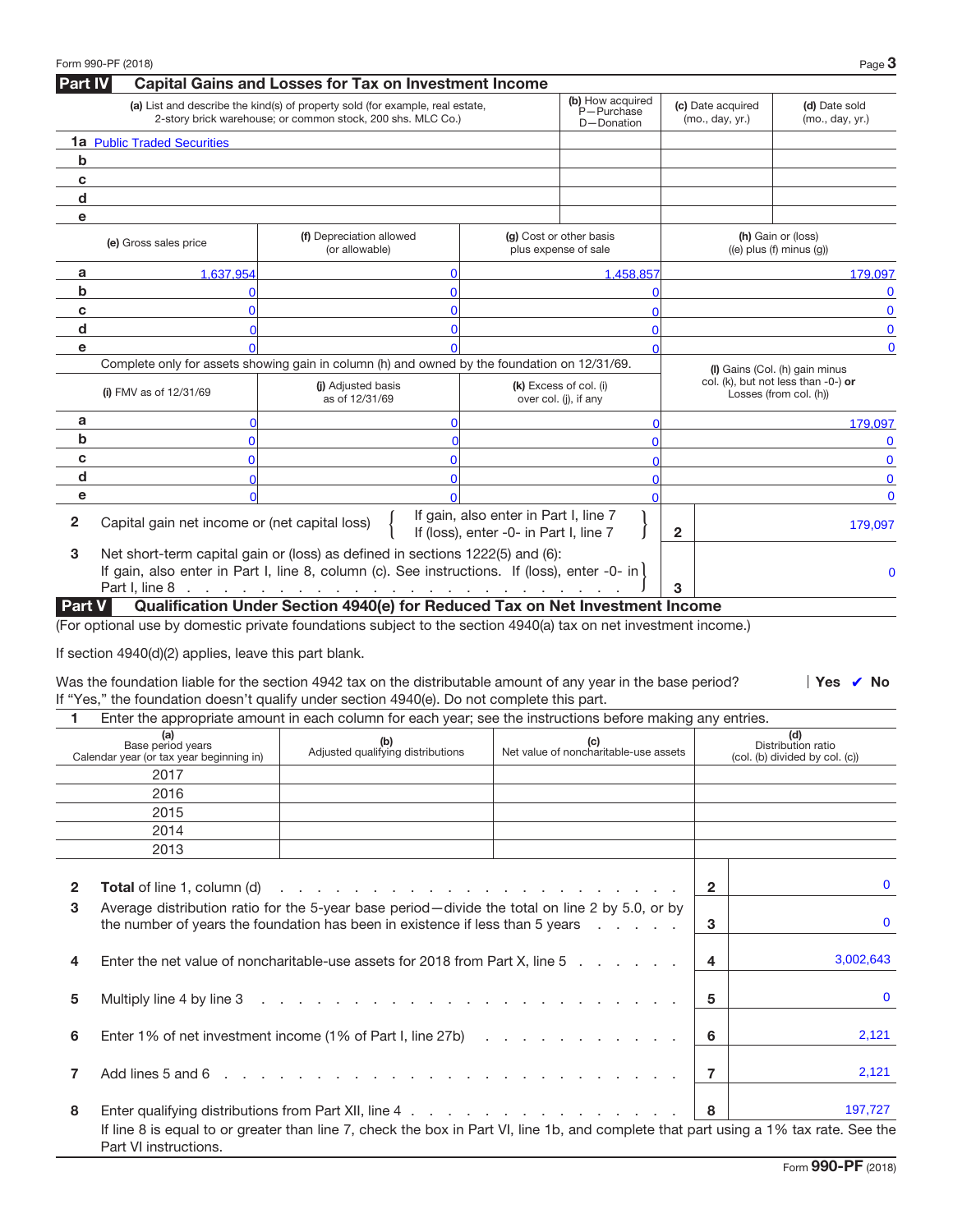|                   | Form 990-PF (2018)                                                                                                                                                                                                                   |                          |                    | Page 4                   |  |  |  |  |  |  |  |
|-------------------|--------------------------------------------------------------------------------------------------------------------------------------------------------------------------------------------------------------------------------------|--------------------------|--------------------|--------------------------|--|--|--|--|--|--|--|
| Part VI           | Excise Tax Based on Investment Income (Section 4940(a), 4940(b), 4940(e), or 4948–see instructions)                                                                                                                                  |                          |                    |                          |  |  |  |  |  |  |  |
|                   | 1a Exempt operating foundations described in section $4940(d)(2)$ , check here $\blacktriangleright \Box$ and enter "N/A" on line 1.                                                                                                 |                          |                    |                          |  |  |  |  |  |  |  |
|                   | Date of ruling or determination letter:<br>(attach copy of letter if necessary-see instructions)                                                                                                                                     |                          |                    |                          |  |  |  |  |  |  |  |
| b                 | Domestic foundations that meet the section 4940(e) requirements in Part V, check<br>1.                                                                                                                                               |                          | 2121               |                          |  |  |  |  |  |  |  |
|                   | here $\blacktriangleright \Box$ and enter 1% of Part I, line 27b<br>the contract of the contract of the                                                                                                                              |                          |                    |                          |  |  |  |  |  |  |  |
| C                 | All other domestic foundations enter 2% of line 27b. Exempt foreign organizations, enter 4% of<br>Part I, line 12, col. (b).                                                                                                         |                          |                    |                          |  |  |  |  |  |  |  |
|                   |                                                                                                                                                                                                                                      |                          |                    |                          |  |  |  |  |  |  |  |
| 2                 | Tax under section 511 (domestic section 4947(a)(1) trusts and taxable foundations only; others, enter -0-)<br>2<br>3<br>Add lines 1 and 2<br>and the con-                                                                            |                          | 0<br>2,121         |                          |  |  |  |  |  |  |  |
| З<br>4            |                                                                                                                                                                                                                                      |                          |                    |                          |  |  |  |  |  |  |  |
| 5                 | Subtitle A (income) tax (domestic section 4947(a)(1) trusts and taxable foundations only; others, enter -0-)<br>4<br>5<br>Tax based on investment income. Subtract line 4 from line 3. If zero or less, enter -0-                    |                          |                    |                          |  |  |  |  |  |  |  |
| 6                 | Credits/Payments:                                                                                                                                                                                                                    |                          | 2,121              |                          |  |  |  |  |  |  |  |
| a                 | 2018 estimated tax payments and 2017 overpayment credited to 2018<br>6а<br>$\Omega$                                                                                                                                                  |                          |                    |                          |  |  |  |  |  |  |  |
| b                 | Exempt foreign organizations-tax withheld at source<br>6b<br>$\mathbf{0}$                                                                                                                                                            |                          |                    |                          |  |  |  |  |  |  |  |
| c                 | Tax paid with application for extension of time to file (Form 8868).<br>6с<br>4,500                                                                                                                                                  |                          |                    |                          |  |  |  |  |  |  |  |
| d                 | 6d<br>Backup withholding erroneously withheld<br>$\Omega$                                                                                                                                                                            |                          |                    |                          |  |  |  |  |  |  |  |
| 7                 | Total credits and payments. Add lines 6a through 6d<br>7                                                                                                                                                                             |                          | 4,500              |                          |  |  |  |  |  |  |  |
| 8                 | Enter any penalty for underpayment of estimated tax. Check here □ if Form 2220 is attached<br>8                                                                                                                                      |                          | $\mathbf 0$        |                          |  |  |  |  |  |  |  |
| 9                 | Tax due. If the total of lines 5 and 8 is more than line 7, enter amount owed<br>9                                                                                                                                                   |                          | $\mathbf{0}$       |                          |  |  |  |  |  |  |  |
| 10                | <b>Overpayment.</b> If line 7 is more than the total of lines 5 and 8, enter the <b>amount overpaid</b><br>10 <sup>1</sup>                                                                                                           |                          | 2,379              |                          |  |  |  |  |  |  |  |
| 11                | 11<br>Enter the amount of line 10 to be: Credited to 2019 estimated tax ►<br>257<br>Refunded                                                                                                                                         |                          | $\mathbf{0}$       |                          |  |  |  |  |  |  |  |
| <b>Part VII-A</b> | <b>Statements Regarding Activities</b>                                                                                                                                                                                               |                          |                    |                          |  |  |  |  |  |  |  |
| 1a                | During the tax year, did the foundation attempt to influence any national, state, or local legislation or did it                                                                                                                     |                          | Yes                | No                       |  |  |  |  |  |  |  |
|                   | participate or intervene in any political campaign?<br>the contract of the contract of the contract of                                                                                                                               | 1a                       |                    | ا⊽ا                      |  |  |  |  |  |  |  |
| b                 | Did it spend more than \$100 during the year (either directly or indirectly) for political purposes? See the<br>instructions for the definition                                                                                      |                          |                    | $\mathbf{v}$             |  |  |  |  |  |  |  |
|                   | If the answer is "Yes" to 1a or 1b, attach a detailed description of the activities and copies of any materials                                                                                                                      | 1b                       |                    |                          |  |  |  |  |  |  |  |
|                   | published or distributed by the foundation in connection with the activities.                                                                                                                                                        |                          |                    |                          |  |  |  |  |  |  |  |
| с                 | Did the foundation file Form 1120-POL for this year?<br>and the contract of the contract of                                                                                                                                          | 1c                       |                    | $\overline{v}$           |  |  |  |  |  |  |  |
| d                 | Enter the amount (if any) of tax on political expenditures (section 4955) imposed during the year:                                                                                                                                   |                          |                    |                          |  |  |  |  |  |  |  |
|                   | (1) On the foundation. $\triangleright$ \$ 0<br>(2) On foundation managers. $\triangleright$ \$ 0                                                                                                                                    |                          |                    |                          |  |  |  |  |  |  |  |
| е                 | Enter the reimbursement (if any) paid by the foundation during the year for political expenditure tax imposed                                                                                                                        |                          |                    |                          |  |  |  |  |  |  |  |
|                   | on foundation managers. $\triangleright$ \$ 0                                                                                                                                                                                        |                          |                    |                          |  |  |  |  |  |  |  |
| 2                 | Has the foundation engaged in any activities that have not previously been reported to the IRS?                                                                                                                                      | 2                        |                    | $\overline{v}$           |  |  |  |  |  |  |  |
|                   | If "Yes," attach a detailed description of the activities.                                                                                                                                                                           |                          |                    |                          |  |  |  |  |  |  |  |
| З                 | Has the foundation made any changes, not previously reported to the IRS, in its governing instrument, articles                                                                                                                       |                          |                    |                          |  |  |  |  |  |  |  |
|                   | of incorporation, or bylaws, or other similar instruments? If "Yes," attach a conformed copy of the changes.                                                                                                                         | 3                        |                    | $\mathcal{L}$            |  |  |  |  |  |  |  |
| 4a                | Did the foundation have unrelated business gross income of \$1,000 or more during the year?                                                                                                                                          | 4a                       |                    | $\mathbf{v}$             |  |  |  |  |  |  |  |
| b                 |                                                                                                                                                                                                                                      | 4b                       |                    |                          |  |  |  |  |  |  |  |
| 5                 | Was there a liquidation, termination, dissolution, or substantial contraction during the year?                                                                                                                                       | 5                        |                    | $\overline{\mathcal{U}}$ |  |  |  |  |  |  |  |
|                   | If "Yes," attach the statement required by General Instruction T.                                                                                                                                                                    |                          |                    |                          |  |  |  |  |  |  |  |
| 6                 | Are the requirements of section 508(e) (relating to sections 4941 through 4945) satisfied either:                                                                                                                                    |                          |                    |                          |  |  |  |  |  |  |  |
|                   | . By language in the governing instrument, or                                                                                                                                                                                        |                          |                    |                          |  |  |  |  |  |  |  |
|                   | . By state legislation that effectively amends the governing instrument so that no mandatory directions that<br>conflict with the state law remain in the governing instrument? $\ldots$ , $\ldots$ , $\ldots$ , $\ldots$ , $\ldots$ | 6                        |                    |                          |  |  |  |  |  |  |  |
| 7                 | Did the foundation have at least \$5,000 in assets at any time during the year? If "Yes," complete Part II, col. (c), and Part XV                                                                                                    | $\overline{7}$           |                    | $\Box$<br>П              |  |  |  |  |  |  |  |
| 8a                | Enter the states to which the foundation reports or with which it is registered. See instructions.                                                                                                                                   |                          | $\overline{\nu}$ . |                          |  |  |  |  |  |  |  |
|                   |                                                                                                                                                                                                                                      |                          |                    |                          |  |  |  |  |  |  |  |
| b                 | If the answer is "Yes" to line 7, has the foundation furnished a copy of Form 990-PF to the Attorney General                                                                                                                         |                          |                    |                          |  |  |  |  |  |  |  |
|                   | (or designate) of each state as required by General Instruction G? If "No," attach explanation                                                                                                                                       | 8b                       | $\overline{v}$     |                          |  |  |  |  |  |  |  |
| 9                 | Is the foundation claiming status as a private operating foundation within the meaning of section 4942(j)(3) or                                                                                                                      |                          |                    |                          |  |  |  |  |  |  |  |
|                   | 4942(j)(5) for calendar year 2018 or the tax year beginning in 2018? See the instructions for Part XIV. If "Yes,"                                                                                                                    |                          |                    |                          |  |  |  |  |  |  |  |
|                   |                                                                                                                                                                                                                                      | 9                        | $\mathbf{v}$       |                          |  |  |  |  |  |  |  |
| 10                | Did any persons become substantial contributors during the tax year? If "Yes," attach a schedule listing their                                                                                                                       |                          |                    |                          |  |  |  |  |  |  |  |
|                   |                                                                                                                                                                                                                                      | 10<br>Eorm 990-PF (2018) |                    | $\mathbf{v}$             |  |  |  |  |  |  |  |
|                   |                                                                                                                                                                                                                                      |                          |                    |                          |  |  |  |  |  |  |  |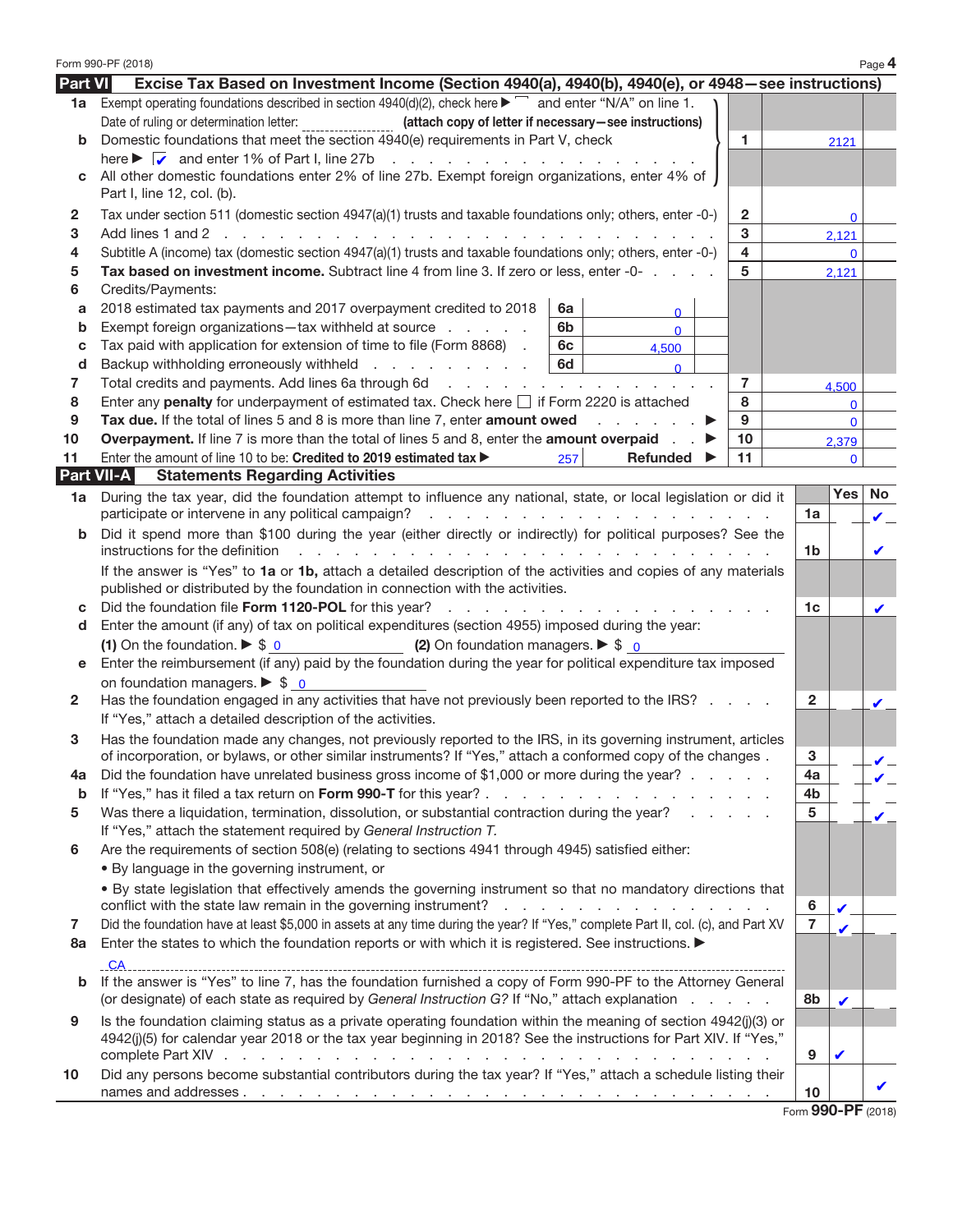|              | Form 990-PF (2018)                                                                                                                                                                                  |                    |            | Page 5        |
|--------------|-----------------------------------------------------------------------------------------------------------------------------------------------------------------------------------------------------|--------------------|------------|---------------|
|              | <b>Part VII-A</b><br><b>Statements Regarding Activities (continued)</b>                                                                                                                             |                    |            |               |
|              |                                                                                                                                                                                                     |                    | <b>Yes</b> | <b>No</b>     |
| 11           | At any time during the year, did the foundation, directly or indirectly, own a controlled entity within the<br>meaning of section 512(b)(13)? If "Yes," attach schedule. See instructions           | 11                 |            | Ŀ.            |
| 12           | Did the foundation make a distribution to a donor advised fund over which the foundation or a disqualified<br>person had advisory privileges? If "Yes," attach statement. See instructions          | 12                 |            | $\mathbf{v}$  |
| 13           | Did the foundation comply with the public inspection requirements for its annual returns and exemption application?<br>Website address ▶<br>evansfmm.org                                            | 13                 |            |               |
| 14           | Telephone no. ▶ (619) 719-2609                                                                                                                                                                      |                    |            |               |
|              | Located at ▶ 1652 Via Cancion, San Marcos, CA<br>$ZIP+4$<br>92078                                                                                                                                   |                    |            |               |
| 15           | Section 4947(a)(1) nonexempt charitable trusts filing Form 990-PF in lieu of Form 1041-check here.                                                                                                  |                    |            |               |
|              | 15                                                                                                                                                                                                  |                    |            | $\Omega$      |
| 16           | At any time during calendar year 2018, did the foundation have an interest in or a signature or other authority                                                                                     |                    | Yes        | No            |
|              | over a bank, securities, or other financial account in a foreign country?                                                                                                                           | 16                 |            | $\mathcal{L}$ |
|              | See the instructions for exceptions and filing requirements for FinCEN Form 114. If "Yes," enter the name of                                                                                        |                    |            |               |
|              | the foreign country<br>Part VII-B<br>Statements Regarding Activities for Which Form 4720 May Be Required                                                                                            |                    |            |               |
|              | File Form 4720 if any item is checked in the "Yes" column, unless an exception applies.                                                                                                             |                    | <b>Yes</b> | <b>No</b>     |
| 1a           | During the year, did the foundation (either directly or indirectly):                                                                                                                                |                    |            |               |
|              | (1) Engage in the sale or exchange, or leasing of property with a disqualified person?<br>lYes<br>No                                                                                                |                    |            |               |
|              | (2) Borrow money from, lend money to, or otherwise extend credit to (or accept it from) a                                                                                                           |                    |            |               |
|              | Yes<br>No                                                                                                                                                                                           |                    |            |               |
|              | (3) Furnish goods, services, or facilities to (or accept them from) a disqualified person?<br><b>Yes</b><br>., No                                                                                   |                    |            |               |
|              | (4) Pay compensation to, or pay or reimburse the expenses of, a disqualified person?<br>Yes<br>No                                                                                                   |                    |            |               |
|              | (5) Transfer any income or assets to a disqualified person (or make any of either available for                                                                                                     |                    |            |               |
|              | the benefit or use of a disqualified person)?<br>Yes<br>l v No                                                                                                                                      |                    |            |               |
|              | (6) Agree to pay money or property to a government official? (Exception. Check "No" if the                                                                                                          |                    |            |               |
|              | foundation agreed to make a grant to or to employ the official for a period after                                                                                                                   |                    |            |               |
|              | termination of government service, if terminating within 90 days.)<br>lYes<br>No                                                                                                                    |                    |            |               |
| b            | If any answer is "Yes" to $1a(1)$ -(6), did any of the acts fail to qualify under the exceptions described in                                                                                       |                    |            |               |
|              | Regulations section 53.4941(d)-3 or in a current notice regarding disaster assistance? See instructions                                                                                             | 1b                 |            |               |
|              | Organizations relying on a current notice regarding disaster assistance, check here<br>Did the foundation engage in a prior year in any of the acts described in 1a, other than excepted acts, that |                    |            |               |
|              | were not corrected before the first day of the tax year beginning in 2018?<br>and the company of the company of                                                                                     |                    |            |               |
| $\mathbf{2}$ | Taxes on failure to distribute income (section 4942) (does not apply for years the foundation was a private                                                                                         | 1 <sub>c</sub>     |            | $\mathcal{L}$ |
|              | operating foundation defined in section 4942(j)(3) or 4942(j)(5)):                                                                                                                                  |                    |            |               |
|              | At the end of tax year 2018, did the foundation have any undistributed income (lines 6d and<br>6e, Part XIII) for tax year(s) beginning before 2018?<br>$\Box$ Yes<br>l⊡ No                         |                    |            |               |
|              | $20$ , $20$ , $20$ , $20$<br>If "Yes," list the years ▶                                                                                                                                             |                    |            |               |
| b            | Are there any years listed in 2a for which the foundation is not applying the provisions of section $4942(a)(2)$                                                                                    |                    |            |               |
|              | (relating to incorrect valuation of assets) to the year's undistributed income? (If applying section 4942(a)(2) to                                                                                  |                    |            |               |
|              | all years listed, answer "No" and attach statement-see instructions.)                                                                                                                               | 2 <sub>b</sub>     |            |               |
| c            | If the provisions of section $4942(a)(2)$ are being applied to any of the years listed in 2a, list the years here.                                                                                  |                    |            |               |
|              | $\triangleright$ 20 , 20 , 20 , 20                                                                                                                                                                  |                    |            |               |
| За           | Did the foundation hold more than a 2% direct or indirect interest in any business enterprise                                                                                                       |                    |            |               |
|              | Yes<br>$\boldsymbol{v}$ No                                                                                                                                                                          |                    |            |               |
|              | <b>b</b> If "Yes," did it have excess business holdings in 2018 as a result of (1) any purchase by the foundation or                                                                                |                    |            |               |
|              | disqualified persons after May 26, 1969; (2) the lapse of the 5-year period (or longer period approved by the                                                                                       |                    |            |               |
|              | Commissioner under section 4943(c)(7)) to dispose of holdings acquired by gift or bequest; or (3) the lapse of                                                                                      |                    |            |               |
|              | the 10-, 15-, or 20-year first phase holding period? (Use Schedule C, Form 4720, to determine if the                                                                                                |                    |            |               |
|              |                                                                                                                                                                                                     | 3 <sub>b</sub>     |            |               |
| 4a           | Did the foundation invest during the year any amount in a manner that would jeopardize its charitable purposes?                                                                                     | 4a                 |            |               |
| b            | Did the foundation make any investment in a prior year (but after December 31, 1969) that could jeopardize its                                                                                      |                    |            |               |
|              | charitable purpose that had not been removed from jeopardy before the first day of the tax year beginning in 2018?                                                                                  | 4b                 |            |               |
|              |                                                                                                                                                                                                     | Form 990-PF (2018) |            |               |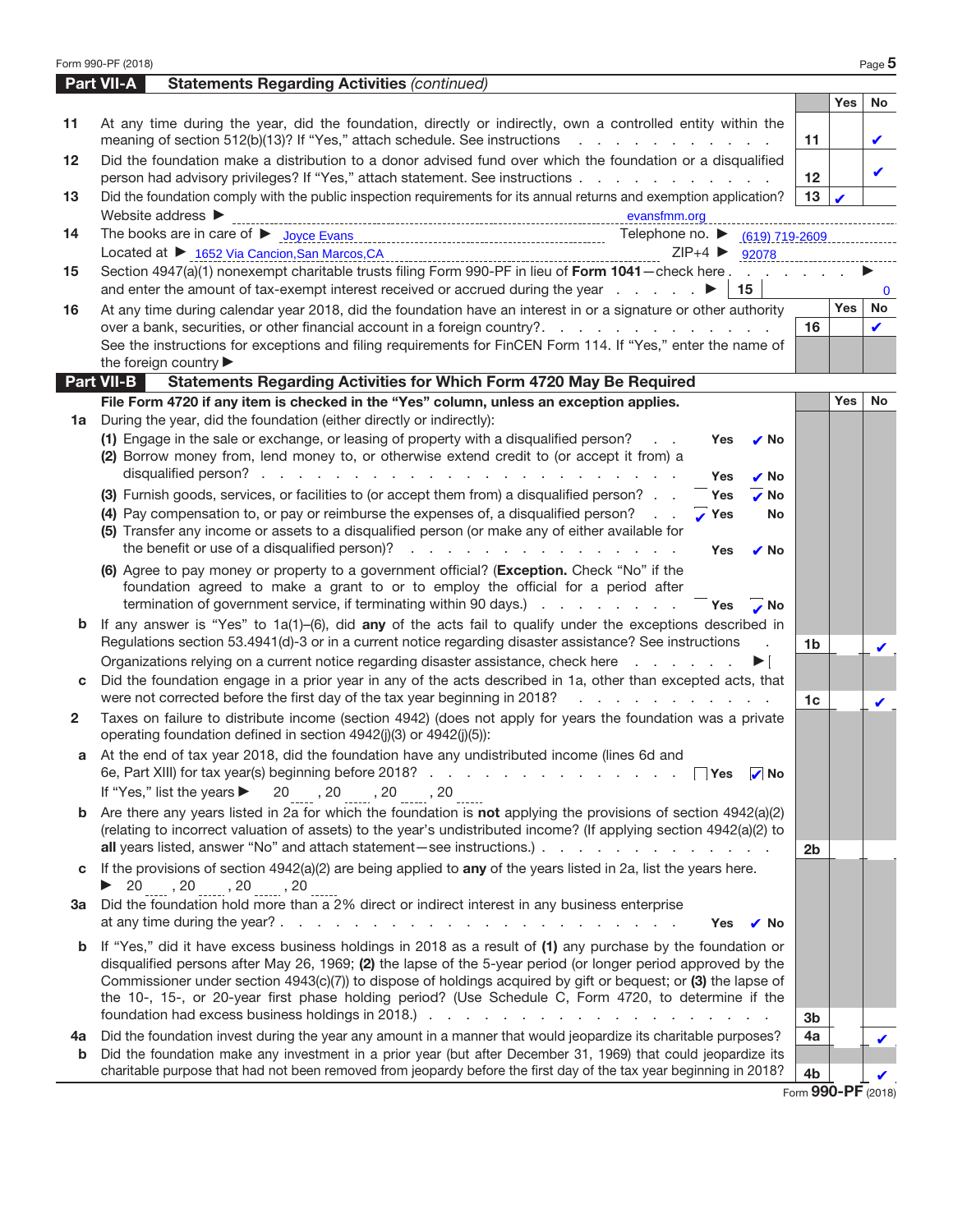|              | Form 990-PF (2018)                                                                                                                                                       |                                                                 |                                                 |  |                                                                                |        |                                          | Page 6 |
|--------------|--------------------------------------------------------------------------------------------------------------------------------------------------------------------------|-----------------------------------------------------------------|-------------------------------------------------|--|--------------------------------------------------------------------------------|--------|------------------------------------------|--------|
|              | Statements Regarding Activities for Which Form 4720 May Be Required (continued)<br><b>Part VII-B</b>                                                                     |                                                                 |                                                 |  |                                                                                |        |                                          |        |
|              | 5a During the year, did the foundation pay or incur any amount to:                                                                                                       |                                                                 |                                                 |  |                                                                                |        | Yes                                      | No     |
|              | (1) Carry on propaganda, or otherwise attempt to influence legislation (section 4945(e))?                                                                                |                                                                 |                                                 |  | Yes                                                                            | No     |                                          |        |
|              | (2) Influence the outcome of any specific public election (see section 4955); or to carry on,<br>directly or indirectly, any voter registration drive?                   | and a straightful contract and a straight                       |                                                 |  |                                                                                |        |                                          |        |
|              | (3) Provide a grant to an individual for travel, study, or other similar purposes?                                                                                       |                                                                 |                                                 |  | l Yes                                                                          | l No   |                                          |        |
|              | (4) Provide a grant to an organization other than a charitable, etc., organization described in                                                                          |                                                                 |                                                 |  | Yes                                                                            | No     |                                          |        |
|              | section $4945(d)(4)(A)?$ See instructions                                                                                                                                |                                                                 |                                                 |  | <b>Yes</b>                                                                     | l No   |                                          |        |
|              | (5) Provide for any purpose other than religious, charitable, scientific, literary, or educational<br>purposes, or for the prevention of cruelty to children or animals? |                                                                 |                                                 |  | l lYes                                                                         | No     |                                          |        |
| b            | If any answer is "Yes" to 5a(1)–(5), did any of the transactions fail to qualify under the exceptions described                                                          |                                                                 |                                                 |  |                                                                                |        |                                          |        |
|              | in Regulations section 53.4945 or in a current notice regarding disaster assistance? See instructions                                                                    |                                                                 |                                                 |  |                                                                                | 5b     |                                          |        |
|              | Organizations relying on a current notice regarding disaster assistance, check here                                                                                      |                                                                 |                                                 |  |                                                                                |        |                                          |        |
| С            | If the answer is "Yes" to question 5a(4), does the foundation claim exemption from the tax                                                                               |                                                                 |                                                 |  |                                                                                |        |                                          |        |
|              | because it maintained expenditure responsibility for the grant?                                                                                                          |                                                                 |                                                 |  | Yes                                                                            | No     |                                          |        |
|              | If "Yes," attach the statement required by Regulations section 53.4945-5(d).                                                                                             |                                                                 |                                                 |  |                                                                                |        |                                          |        |
| 6а           | Did the foundation, during the year, receive any funds, directly or indirectly, to pay premiums                                                                          |                                                                 |                                                 |  |                                                                                |        |                                          |        |
|              | on a personal benefit contract?<br>the contract of the contract of the                                                                                                   |                                                                 |                                                 |  | Yes                                                                            | ., INo |                                          |        |
| b            | Did the foundation, during the year, pay premiums, directly or indirectly, on a personal benefit contract?                                                               |                                                                 |                                                 |  |                                                                                | 6b     |                                          |        |
|              | If "Yes" to 6b, file Form 8870.<br>At any time during the tax year, was the foundation a party to a prohibited tax shelter transaction?                                  |                                                                 |                                                 |  | $\Box$ Yes                                                                     |        |                                          |        |
| 7а<br>b      | If "Yes," did the foundation receive any proceeds or have any net income attributable to the transaction? .                                                              |                                                                 |                                                 |  | No ایر ا                                                                       |        | 7b                                       |        |
| 8            | Is the foundation subject to the section 4960 tax on payment(s) of more than \$1,000,000 in                                                                              |                                                                 |                                                 |  |                                                                                |        |                                          |        |
|              | remuneration or excess parachute payment(s) during the year?                                                                                                             |                                                                 |                                                 |  | Yes<br>∴ No                                                                    |        |                                          |        |
|              | Information About Officers, Directors, Trustees, Foundation Managers, Highly Paid Employees,<br><b>Part VIII</b>                                                         |                                                                 |                                                 |  |                                                                                |        |                                          |        |
|              | and Contractors                                                                                                                                                          |                                                                 |                                                 |  |                                                                                |        |                                          |        |
| 1            | List all officers, directors, trustees, and foundation managers and their compensation. See instructions.                                                                |                                                                 |                                                 |  |                                                                                |        |                                          |        |
|              | (a) Name and address                                                                                                                                                     | (b) Title, and average<br>hours per week<br>devoted to position | (c) Compensation<br>(If not paid,<br>enter -0-) |  | (d) Contributions to<br>employee benefit plans<br>and deferred compensation    |        | (e) Expense account,<br>other allowances |        |
|              | <b>See Statement</b>                                                                                                                                                     |                                                                 |                                                 |  |                                                                                |        |                                          |        |
|              |                                                                                                                                                                          |                                                                 |                                                 |  |                                                                                |        |                                          |        |
|              |                                                                                                                                                                          |                                                                 |                                                 |  |                                                                                |        |                                          |        |
|              |                                                                                                                                                                          |                                                                 |                                                 |  |                                                                                |        |                                          |        |
|              |                                                                                                                                                                          |                                                                 |                                                 |  |                                                                                |        |                                          |        |
|              |                                                                                                                                                                          |                                                                 |                                                 |  |                                                                                |        |                                          |        |
|              |                                                                                                                                                                          |                                                                 |                                                 |  |                                                                                |        |                                          |        |
| $\mathbf{2}$ | Compensation of five highest-paid employees (other than those included on line 1-see instructions). If none, enter<br>"NONE."                                            |                                                                 |                                                 |  |                                                                                |        |                                          |        |
|              | (a) Name and address of each employee paid more than \$50,000                                                                                                            | (b) Title, and average<br>hours per week<br>devoted to position | (c) Compensation                                |  | (d) Contributions to<br>employee benefit<br>plans and deferred<br>compensation |        | (e) Expense account,<br>other allowances |        |
| <b>NONE</b>  |                                                                                                                                                                          |                                                                 |                                                 |  |                                                                                |        |                                          |        |
|              |                                                                                                                                                                          |                                                                 |                                                 |  |                                                                                |        |                                          |        |
|              |                                                                                                                                                                          |                                                                 |                                                 |  |                                                                                |        |                                          |        |
|              |                                                                                                                                                                          |                                                                 |                                                 |  |                                                                                |        |                                          |        |
|              |                                                                                                                                                                          |                                                                 |                                                 |  |                                                                                |        |                                          |        |

**Total** number of other employees paid over \$50,000 .................... a

| Form 990-PF (2018) |
|--------------------|
|                    |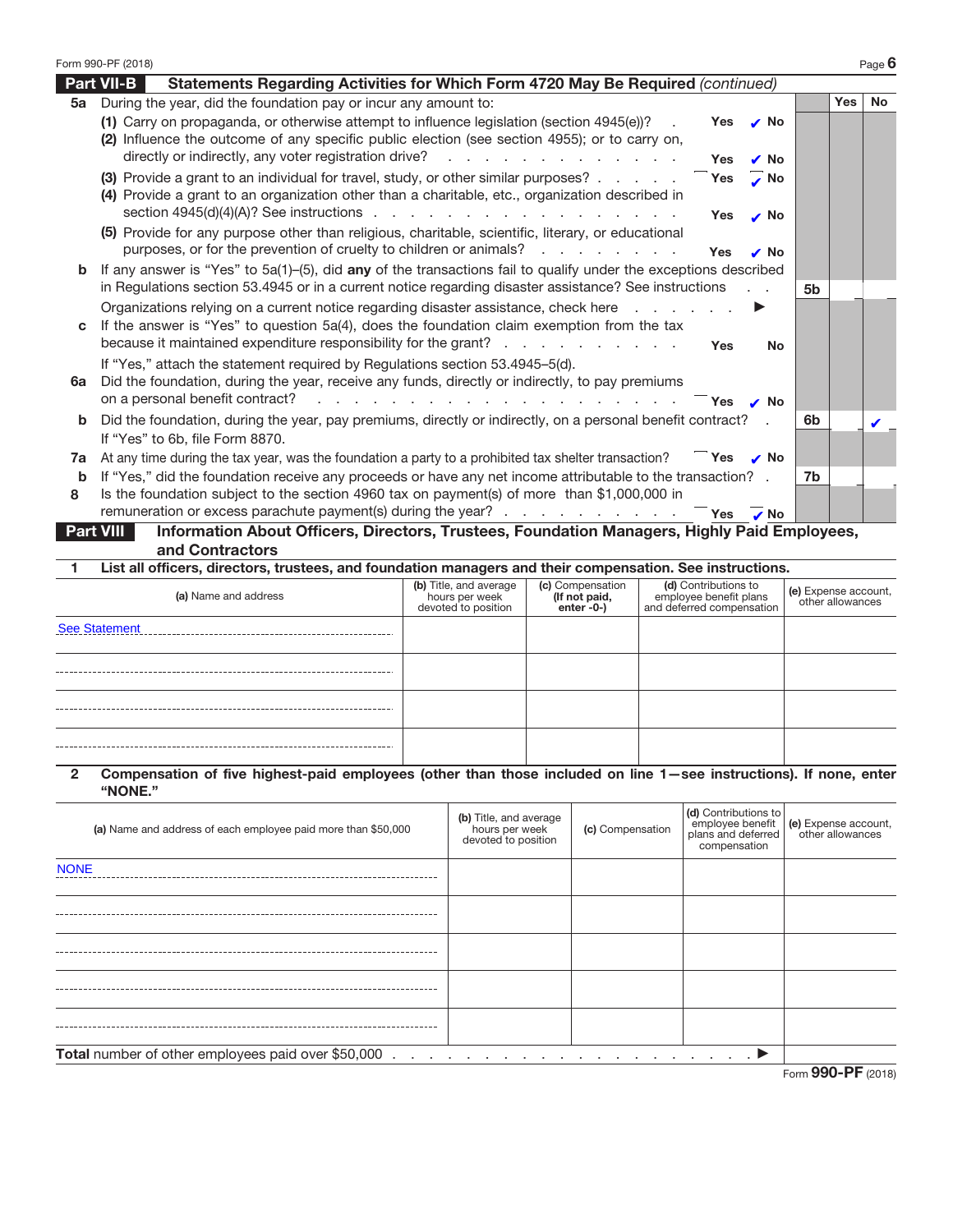| 3            | and Contractors (continued)<br>Five highest-paid independent contractors for professional services. See instructions. If none, enter "NONE."                                                                                                              |                    |
|--------------|-----------------------------------------------------------------------------------------------------------------------------------------------------------------------------------------------------------------------------------------------------------|--------------------|
|              | (a) Name and address of each person paid more than \$50,000<br>(b) Type of service                                                                                                                                                                        | (c) Compensation   |
| <b>NONE</b>  |                                                                                                                                                                                                                                                           |                    |
|              |                                                                                                                                                                                                                                                           |                    |
|              |                                                                                                                                                                                                                                                           |                    |
|              |                                                                                                                                                                                                                                                           |                    |
|              |                                                                                                                                                                                                                                                           |                    |
|              |                                                                                                                                                                                                                                                           |                    |
|              |                                                                                                                                                                                                                                                           |                    |
|              |                                                                                                                                                                                                                                                           |                    |
|              |                                                                                                                                                                                                                                                           |                    |
| Part IX-A    | Total number of others receiving over \$50,000 for professional services<br>▶<br><b>Service Control</b><br><b>Service</b><br><b>Summary of Direct Charitable Activities</b>                                                                               |                    |
|              |                                                                                                                                                                                                                                                           |                    |
|              | List the foundation's four largest direct charitable activities during the tax year. Include relevant statistical information such as the number of<br>organizations and other beneficiaries served, conferences convened, research papers produced, etc. | Expenses           |
| 1.           | <b>See Statement</b>                                                                                                                                                                                                                                      |                    |
|              |                                                                                                                                                                                                                                                           | 197,727            |
|              |                                                                                                                                                                                                                                                           |                    |
| $\mathbf{2}$ |                                                                                                                                                                                                                                                           |                    |
|              |                                                                                                                                                                                                                                                           | $\mathbf 0$        |
| 3            |                                                                                                                                                                                                                                                           |                    |
|              |                                                                                                                                                                                                                                                           | 0                  |
|              |                                                                                                                                                                                                                                                           |                    |
| 4            |                                                                                                                                                                                                                                                           |                    |
|              |                                                                                                                                                                                                                                                           | 0                  |
| Part IX-B    | <b>Summary of Program-Related Investments (see instructions)</b>                                                                                                                                                                                          |                    |
|              | Describe the two largest program-related investments made by the foundation during the tax year on lines 1 and 2.                                                                                                                                         | Amount             |
| 1            |                                                                                                                                                                                                                                                           |                    |
|              |                                                                                                                                                                                                                                                           |                    |
|              |                                                                                                                                                                                                                                                           |                    |
| $\mathbf 2$  |                                                                                                                                                                                                                                                           |                    |
|              |                                                                                                                                                                                                                                                           |                    |
|              | All other program-related investments. See instructions.                                                                                                                                                                                                  |                    |
| 3            |                                                                                                                                                                                                                                                           |                    |
|              |                                                                                                                                                                                                                                                           |                    |
|              |                                                                                                                                                                                                                                                           |                    |
|              | Total. Add lines 1 through 3 .                                                                                                                                                                                                                            | $\Omega$           |
|              |                                                                                                                                                                                                                                                           | Form 990-PF (2018) |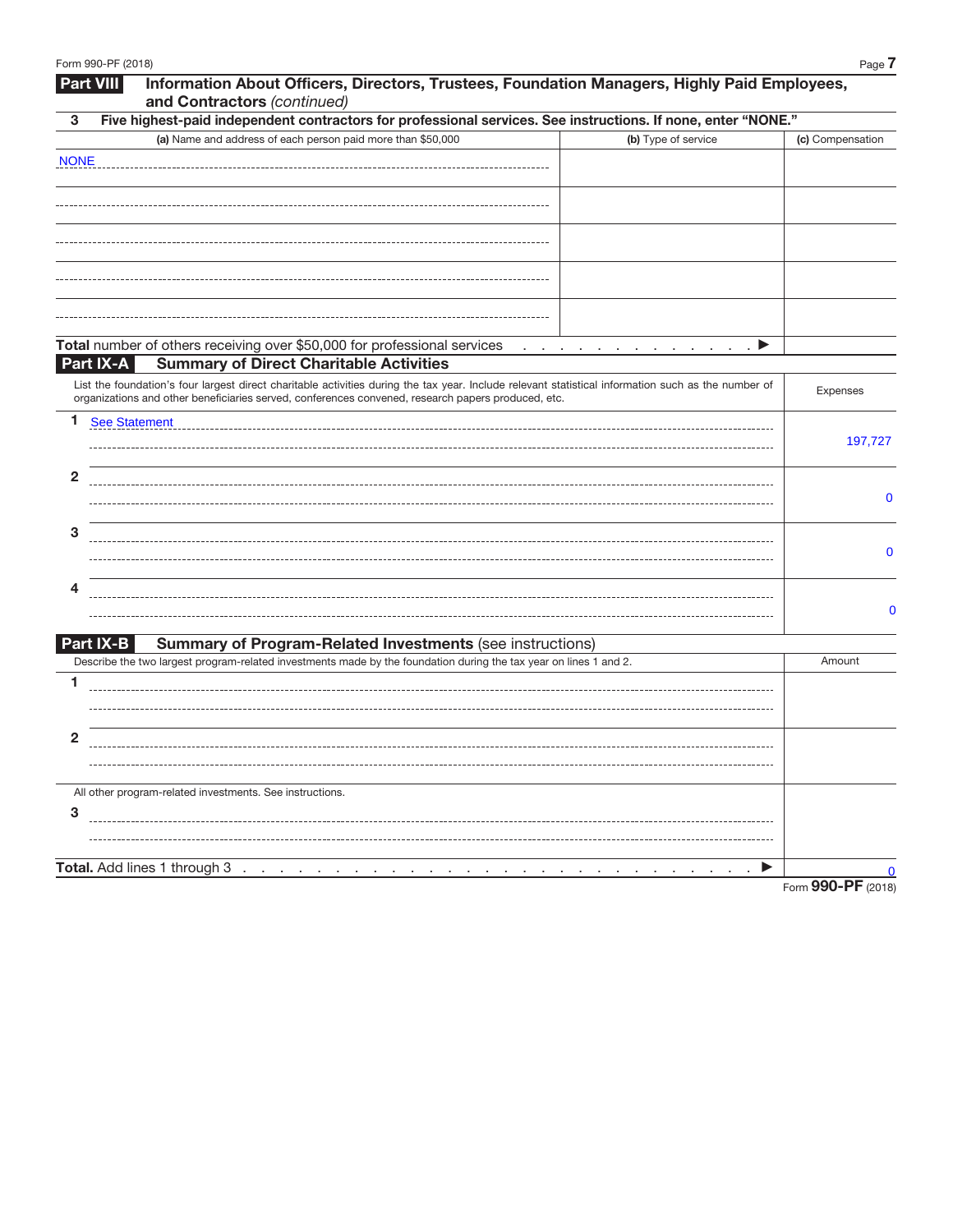|                | Form 990-PF (2018)                                                                                                                                                                                                             |                      | Page 8       |
|----------------|--------------------------------------------------------------------------------------------------------------------------------------------------------------------------------------------------------------------------------|----------------------|--------------|
| Part $X$       | Minimum Investment Return (All domestic foundations must complete this part. Foreign foundations,                                                                                                                              |                      |              |
|                | see instructions.)                                                                                                                                                                                                             |                      |              |
| 1              | Fair market value of assets not used (or held for use) directly in carrying out charitable, etc.,                                                                                                                              |                      |              |
|                | purposes:                                                                                                                                                                                                                      |                      |              |
| а              |                                                                                                                                                                                                                                | 1a                   | 2,475,183    |
| b              |                                                                                                                                                                                                                                | 1b<br>1 <sub>c</sub> | 573,186      |
| с              |                                                                                                                                                                                                                                |                      | 3,048,369    |
| d              | Reduction claimed for blockage or other factors reported on lines 1a and                                                                                                                                                       | 1d                   |              |
| е              | $\mathbf{0}$                                                                                                                                                                                                                   |                      |              |
|                | 1c (attach detailed explanation).   1e                                                                                                                                                                                         | $\overline{2}$       | $\mathbf{0}$ |
| 2              |                                                                                                                                                                                                                                | 3                    | 3,048,369    |
| 3<br>4         | Cash deemed held for charitable activities. Enter 1 <sup>1</sup> / <sub>2</sub> % of line 3 (for greater amount, see                                                                                                           |                      |              |
|                |                                                                                                                                                                                                                                | 4                    | 45,726       |
| 5              | Net value of noncharitable-use assets. Subtract line 4 from line 3. Enter here and on Part V, line 4                                                                                                                           | 5                    | 3,002,643    |
| 6              |                                                                                                                                                                                                                                | 6                    | 150,132      |
| Part XI        | Distributable Amount (see instructions) (Section 4942(j)(3) and (j)(5) private operating foundations                                                                                                                           |                      |              |
|                | and certain foreign organizations, check here $\blacktriangleright \square$ and do not complete this part.)                                                                                                                    |                      |              |
| 1              |                                                                                                                                                                                                                                | 1.                   |              |
| 2a             | Tax on investment income for 2018 from Part VI, line 5<br>2a                                                                                                                                                                   |                      |              |
| b              | Income tax for 2018. (This does not include the tax from Part VI.) $\ldots$   2b                                                                                                                                               |                      |              |
| С              | Add lines 2a and 2b r and r and r and r and r and r and r and r and r and r and r and r and r and r and r and r and r and r and r and r and r and r and r and r and r and r and r and r and r and r and r and r and r and r an | 2c                   |              |
| 3              | Distributable amount before adjustments. Subtract line 2c from line 1                                                                                                                                                          | 3                    |              |
| 4              | Recoveries of amounts treated as qualifying distributions                                                                                                                                                                      | 4                    |              |
| 5              | Add lines 3 and 4 (edge) and a contract to contract the contract of the contract of the contract of the contract of the contract of the contract of the contract of the contract of the contract of the contract of the contra | 5                    |              |
| 6              |                                                                                                                                                                                                                                | 6                    |              |
| $\overline{7}$ | Distributable amount as adjusted. Subtract line 6 from line 5. Enter here and on Part XIII,                                                                                                                                    |                      |              |
|                |                                                                                                                                                                                                                                | 7                    |              |
|                | <b>Part XII Qualifying Distributions (see instructions)</b>                                                                                                                                                                    |                      |              |
| 1.             | Amounts paid (including administrative expenses) to accomplish charitable, etc., purposes:                                                                                                                                     |                      |              |
| a              | Expenses, contributions, gifts, etc.—total from Part I, column (d), line 26                                                                                                                                                    | 1a                   | 197,727      |
| b              |                                                                                                                                                                                                                                | 1b                   | $\mathbf{0}$ |
| 2              | Amounts paid to acquire assets used (or held for use) directly in carrying out charitable, etc.,                                                                                                                               |                      |              |
|                |                                                                                                                                                                                                                                | $\mathbf{2}$         | $\mathbf 0$  |
| 3              | Amounts set aside for specific charitable projects that satisfy the:                                                                                                                                                           |                      |              |
| а              |                                                                                                                                                                                                                                | За                   | $\mathbf 0$  |
|                | Cash distribution test (attach the required schedule)                                                                                                                                                                          | 3 <sub>b</sub>       | $\mathbf 0$  |
| 4              | Qualifying distributions. Add lines 1a through 3b. Enter here and on Part V, line 8; and Part XIII, line 4                                                                                                                     | 4                    | 197,727      |
| 5              | Foundations that qualify under section 4940(e) for the reduced rate of tax on net investment income.                                                                                                                           |                      |              |
|                | Enter 1% of Part I, line 27b. See instructions<br>the contract of the contract of the contract of the contract of the contract of the contract of the contract of                                                              | 5                    | 2,121        |
| 6              | Adjusted qualifying distributions. Subtract line 5 from line 4 manufacturers and contact the substitution of the substitution of the substitution of Adjusted Qualitying distributions. Substitution of the 5 from line 4      | 6                    | 195,606      |
|                | Note: The amount on line 6 will be used in Part V, column (b), in subsequent years when calculating whether the foundation<br>qualifies for the section 4940(e) reduction of tax in those years.                               |                      |              |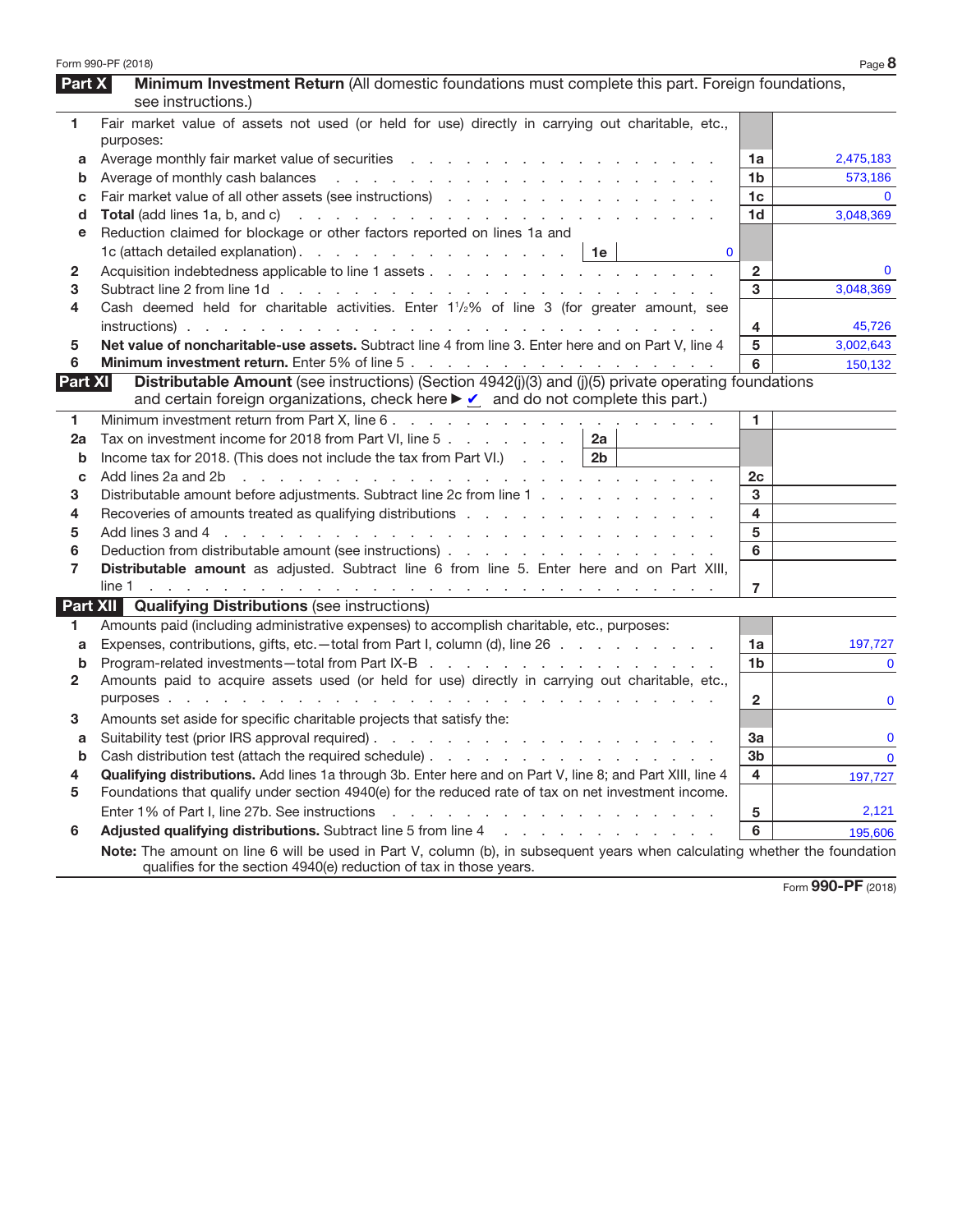| <b>Part XIII</b> | <b>Undistributed Income</b> (see instructions)                                                                                                                                                                                                                                                                                                                                                                                                                                                                    |                |                            |              |              |
|------------------|-------------------------------------------------------------------------------------------------------------------------------------------------------------------------------------------------------------------------------------------------------------------------------------------------------------------------------------------------------------------------------------------------------------------------------------------------------------------------------------------------------------------|----------------|----------------------------|--------------|--------------|
|                  |                                                                                                                                                                                                                                                                                                                                                                                                                                                                                                                   | (a)<br>Corpus  | (b)<br>Years prior to 2017 | (c)<br>2017  | (d)<br>2018  |
| 1                | Distributable amount for 2018 from Part XI,<br>$line 7$                                                                                                                                                                                                                                                                                                                                                                                                                                                           |                |                            |              | 0            |
| $\mathbf{2}$     | Undistributed income, if any, as of the end of 2018:                                                                                                                                                                                                                                                                                                                                                                                                                                                              |                |                            |              |              |
| а                | Enter amount for 2017 only                                                                                                                                                                                                                                                                                                                                                                                                                                                                                        |                |                            | Ol           |              |
| $\mathbf b$      | Total for prior years: 20, 20, 20                                                                                                                                                                                                                                                                                                                                                                                                                                                                                 |                | $\Omega$                   |              |              |
| 3                | Excess distributions carryover, if any, to 2018:                                                                                                                                                                                                                                                                                                                                                                                                                                                                  |                |                            |              |              |
| a                | From 2013 $\ldots$ $\ldots$ $\ldots$                                                                                                                                                                                                                                                                                                                                                                                                                                                                              |                |                            |              |              |
| b                | $\overline{0}$<br>From 2014 $\ldots$ $\ldots$                                                                                                                                                                                                                                                                                                                                                                                                                                                                     |                |                            |              |              |
| C                | $\Omega$<br>From 2015 $\, \cdot \,$ $\, \cdot \,$ $\, \cdot \,$ $\, \cdot \,$ $\, \cdot \,$                                                                                                                                                                                                                                                                                                                                                                                                                       |                |                            |              |              |
| d                | $\overline{0}$<br>$\begin{tabular}{c} \multicolumn{2}{c} {\textbf{1}} & \multicolumn{2}{c} {\textbf{1}} & \multicolumn{2}{c} {\textbf{1}} \\ \multicolumn{2}{c} {\textbf{1}} & \multicolumn{2}{c} {\textbf{1}} & \multicolumn{2}{c} {\textbf{1}} \\ \multicolumn{2}{c} {\textbf{1}} & \multicolumn{2}{c} {\textbf{1}} & \multicolumn{2}{c} {\textbf{1}} \\ \multicolumn{2}{c} {\textbf{1}} & \multicolumn{2}{c} {\textbf{1}} & \multicolumn{2}{c} {\textbf{1}} \\ \multicolumn{2}{c} {\textbf{1}} & \multicolumn$ |                |                            |              |              |
| е                | From 2017<br>and a state of the                                                                                                                                                                                                                                                                                                                                                                                                                                                                                   |                |                            |              |              |
| f                | Total of lines 3a through e                                                                                                                                                                                                                                                                                                                                                                                                                                                                                       | $\Omega$       |                            |              |              |
| 4                | Qualifying distributions for 2018 from Part XII,<br>197,727<br>line 4: $\triangleright$ \$                                                                                                                                                                                                                                                                                                                                                                                                                        |                |                            |              |              |
| а                | Applied to 2017, but not more than line 2a.                                                                                                                                                                                                                                                                                                                                                                                                                                                                       |                |                            | $\bf{0}$     |              |
| b                | Applied to undistributed income of prior years<br>(Election required - see instructions)                                                                                                                                                                                                                                                                                                                                                                                                                          |                | 0                          |              |              |
| С                | Treated as distributions out of corpus (Election<br>required-see instructions)                                                                                                                                                                                                                                                                                                                                                                                                                                    | $\mathbf 0$    |                            |              |              |
| d                | Applied to 2018 distributable amount                                                                                                                                                                                                                                                                                                                                                                                                                                                                              |                |                            |              | $\mathbf 0$  |
| е                | Remaining amount distributed out of corpus                                                                                                                                                                                                                                                                                                                                                                                                                                                                        | $\mathbf{0}$   |                            |              |              |
| 5                | Excess distributions carryover applied to 2018<br>(If an amount appears in column (d), the same<br>amount must be shown in column (a).)                                                                                                                                                                                                                                                                                                                                                                           | $\Omega$       |                            |              | $\Omega$     |
| 6                | Enter the net total of each column as<br>indicated below:                                                                                                                                                                                                                                                                                                                                                                                                                                                         |                |                            |              |              |
| а                | Corpus. Add lines 3f, 4c, and 4e. Subtract line 5                                                                                                                                                                                                                                                                                                                                                                                                                                                                 | $\mathbf 0$    |                            |              |              |
| b                | Prior years' undistributed income. Subtract<br>line 4b from line 2b<br>and the company of the company                                                                                                                                                                                                                                                                                                                                                                                                             |                | 0                          |              |              |
| c                | Enter the amount of prior years' undistributed<br>income for which a notice of deficiency has<br>been issued, or on which the section 4942(a)<br>tax has been previously assessed                                                                                                                                                                                                                                                                                                                                 |                | 0                          |              |              |
| d                | Subtract line 6c from line 6b. Taxable<br>amount-see instructions<br>and the contract of the state of                                                                                                                                                                                                                                                                                                                                                                                                             |                | $\Omega$                   |              |              |
| е                | Undistributed income for 2017. Subtract line<br>4a from line 2a. Taxable amount-see<br>instructions                                                                                                                                                                                                                                                                                                                                                                                                               |                |                            | $\mathbf{0}$ |              |
| f.               | Undistributed income for 2018. Subtract lines<br>4d and 5 from line 1. This amount must be<br>distributed in 2019.                                                                                                                                                                                                                                                                                                                                                                                                |                |                            |              | $\mathbf{0}$ |
| 7                | Amounts treated as distributions out of corpus<br>to satisfy requirements imposed by section<br>170(b)(1)(F) or 4942(g)(3) (Election may be<br>required - see instructions)                                                                                                                                                                                                                                                                                                                                       | $\mathbf{0}$   |                            |              |              |
| 8                | Excess distributions carryover from 2013 not<br>applied on line 5 or line 7 (see instructions).                                                                                                                                                                                                                                                                                                                                                                                                                   | $\Omega$       |                            |              |              |
| 9                | Excess distributions carryover to 2019.<br>Subtract lines 7 and 8 from line 6a                                                                                                                                                                                                                                                                                                                                                                                                                                    | $\overline{0}$ |                            |              |              |
| 10               | Analysis of line 9:                                                                                                                                                                                                                                                                                                                                                                                                                                                                                               |                |                            |              |              |
| a                | Excess from 2014 $\ldots$ $\ldots$<br>$\mathbf{0}$                                                                                                                                                                                                                                                                                                                                                                                                                                                                |                |                            |              |              |
| b                | $\Omega$<br>Excess from 2015 $\ldots$ .                                                                                                                                                                                                                                                                                                                                                                                                                                                                           |                |                            |              |              |
| C                | Excess from 2016 $\ldots$ .<br>$\mathbf{0}$                                                                                                                                                                                                                                                                                                                                                                                                                                                                       |                |                            |              |              |
| d                | Excess from 2017 $\ldots$ .<br>$\mathbf{0}$                                                                                                                                                                                                                                                                                                                                                                                                                                                                       |                |                            |              |              |
|                  | Excess from 2018 $\ldots$ .<br>$\mathbf{0}$                                                                                                                                                                                                                                                                                                                                                                                                                                                                       |                |                            |              |              |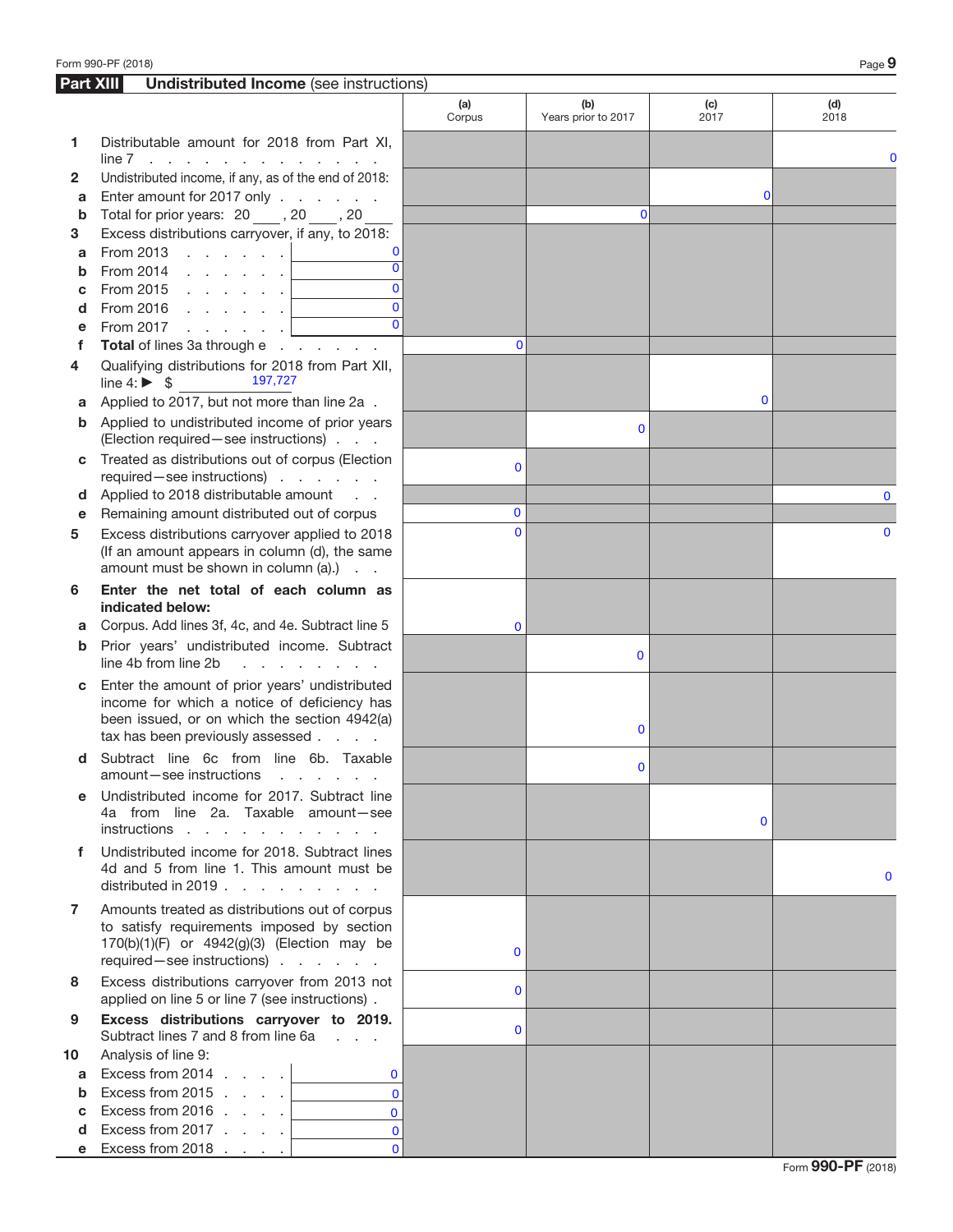|                 | Form 990-PF (2018)                                                                                                                                                                                                                                                                                                                                                                                                               |              |             |               |                         | Page 10      |
|-----------------|----------------------------------------------------------------------------------------------------------------------------------------------------------------------------------------------------------------------------------------------------------------------------------------------------------------------------------------------------------------------------------------------------------------------------------|--------------|-------------|---------------|-------------------------|--------------|
| <b>Part XIV</b> | Private Operating Foundations (see instructions and Part VII-A, question 9)                                                                                                                                                                                                                                                                                                                                                      |              |             |               |                         |              |
| 1a              | If the foundation has received a ruling or determination letter that it is a private operating                                                                                                                                                                                                                                                                                                                                   |              |             |               |                         |              |
|                 | foundation, and the ruling is effective for 2018, enter the date of the ruling                                                                                                                                                                                                                                                                                                                                                   |              |             |               |                         |              |
| b               | Check box to indicate whether the foundation is a private operating foundation described in section                                                                                                                                                                                                                                                                                                                              |              |             |               | 4942(j)(3) or<br>ا بر ا | 4942(j)(5)   |
| 2a              | Enter the lesser of the adjusted net                                                                                                                                                                                                                                                                                                                                                                                             | Tax year     |             | Prior 3 years |                         | (e) Total    |
|                 | income from Part I or the minimum<br>investment return from Part X for                                                                                                                                                                                                                                                                                                                                                           | (a) 2018     | (b) 2017    | (c) 2016      | $(d)$ 2015              |              |
|                 | each year listed $\ldots$ $\ldots$ $\ldots$                                                                                                                                                                                                                                                                                                                                                                                      | 33,032       | 31,674      | 16,320        | 36,922                  | 117,948      |
| b               | 85% of line 2a<br>and the contract of the con-                                                                                                                                                                                                                                                                                                                                                                                   | 28,077       | 26,923      | 13,872        | 31,384                  | 100.256      |
| C               | Qualifying distributions from Part XII,<br>line 4 for each year listed<br>and the control of                                                                                                                                                                                                                                                                                                                                     | 197,727      | 185,961     | 196,578       | 144,630                 | 724,896      |
| d               | Amounts included in line 2c not used directly<br>for active conduct of exempt activities                                                                                                                                                                                                                                                                                                                                         | $\mathbf 0$  | $\bf{0}$    | $\mathbf 0$   | $\mathbf 0$             | $\mathbf 0$  |
| е               | Qualifying distributions made directly<br>for active conduct of exempt activities.<br>Subtract line 2d from line 2c<br>$1 - 1 - 1$                                                                                                                                                                                                                                                                                               | 197,727      | 185,961     | 196,578       | 144,630                 | 724,896      |
| 3               | Complete 3a, b, or c for the<br>alternative test relied upon:                                                                                                                                                                                                                                                                                                                                                                    | $\mathbf 0$  | $\mathbf 0$ | $\mathbf 0$   | $\mathbf 0$             | $\mathbf 0$  |
| a               | "Assets" alternative test-enter:<br>$(1)$ Value of all assets $\ldots$ .                                                                                                                                                                                                                                                                                                                                                         |              |             |               |                         |              |
|                 | (2) Value of assets qualifying under<br>section $4942(i)(3)(B)(i)$                                                                                                                                                                                                                                                                                                                                                               | $\mathbf{0}$ | $\mathbf 0$ | $\mathbf 0$   | $\Omega$                | $\Omega$     |
| b               | "Endowment" alternative test-enter 2/3<br>of minimum investment return shown in<br>Part X, line 6 for each year listed                                                                                                                                                                                                                                                                                                           | 100,088      | 103,347     | 99,487        | 101,589                 | 404,511      |
| С               | "Support" alternative test-enter:                                                                                                                                                                                                                                                                                                                                                                                                |              |             |               |                         |              |
|                 | (1) Total support other than gross<br>investment<br>income<br>(interest,<br>dividends, rents, payments on<br>securities<br>loans<br>(section<br>$512(a)(5)$ , or royalties).                                                                                                                                                                                                                                                     | $\mathbf 0$  | 0           | $\Omega$      | $\mathbf 0$             | $\mathbf 0$  |
|                 | (2) Support from general public<br>5 or<br>more<br>exempt<br>and<br>organizations as provided in<br>section 4942(j)(3)(B)(iii).                                                                                                                                                                                                                                                                                                  | $\mathbf 0$  | $\mathbf 0$ | 0             | $\mathbf 0$             | $\mathbf 0$  |
|                 | (3) Largest amount of support from<br>an exempt organization<br>$\mathbf{L} = \mathbf{L} \times \mathbf{L}$                                                                                                                                                                                                                                                                                                                      | $\mathbf 0$  | $\bf{0}$    | $\mathbf{0}$  | $\bf{0}$                | $\mathbf 0$  |
|                 | (4) Gross investment income                                                                                                                                                                                                                                                                                                                                                                                                      | $\Omega$     | $\Omega$    | $\Omega$      | $\mathbf{0}$            | $\mathbf{0}$ |
| <b>Part XV</b>  | Supplementary Information (Complete this part only if the foundation had \$5,000 or more in assets at                                                                                                                                                                                                                                                                                                                            |              |             |               |                         |              |
|                 | any time during the year-see instructions.)                                                                                                                                                                                                                                                                                                                                                                                      |              |             |               |                         |              |
| a               | <b>Information Regarding Foundation Managers:</b><br>List any managers of the foundation who have contributed more than 2% of the total contributions received by the foundation<br>before the close of any tax year (but only if they have contributed more than \$5,000). (See section 507(d)(2).)<br><b>NONE</b>                                                                                                              |              |             |               |                         |              |
| b               | List any managers of the foundation who own 10% or more of the stock of a corporation (or an equally large portion of the<br>ownership of a partnership or other entity) of which the foundation has a 10% or greater interest.<br><b>NONE</b>                                                                                                                                                                                   |              |             |               |                         |              |
| 2               | Information Regarding Contribution, Grant, Gift, Loan, Scholarship, etc., Programs:<br>Check here $\blacktriangleright \Box$ if the foundation only makes contributions to preselected charitable organizations and does not accept<br>unsolicited requests for funds. If the foundation makes gifts, grants, etc., to individuals or organizations under other conditions,<br>complete items 2a, b, c, and d. See instructions. |              |             |               |                         |              |
| a               | The name, address, and telephone number or email address of the person to whom applications should be addressed:                                                                                                                                                                                                                                                                                                                 |              |             |               |                         |              |
| $\mathbf b$     | The form in which applications should be submitted and information and materials they should include:                                                                                                                                                                                                                                                                                                                            |              |             |               |                         |              |
| C               | Any submission deadlines:                                                                                                                                                                                                                                                                                                                                                                                                        |              |             |               |                         |              |

|          |  |  |  |  | d Any restrictions or limitations on awards, such as by geographical areas, charitable fields, kinds of institutions, or other |  |  |  |  |
|----------|--|--|--|--|--------------------------------------------------------------------------------------------------------------------------------|--|--|--|--|
| factors: |  |  |  |  |                                                                                                                                |  |  |  |  |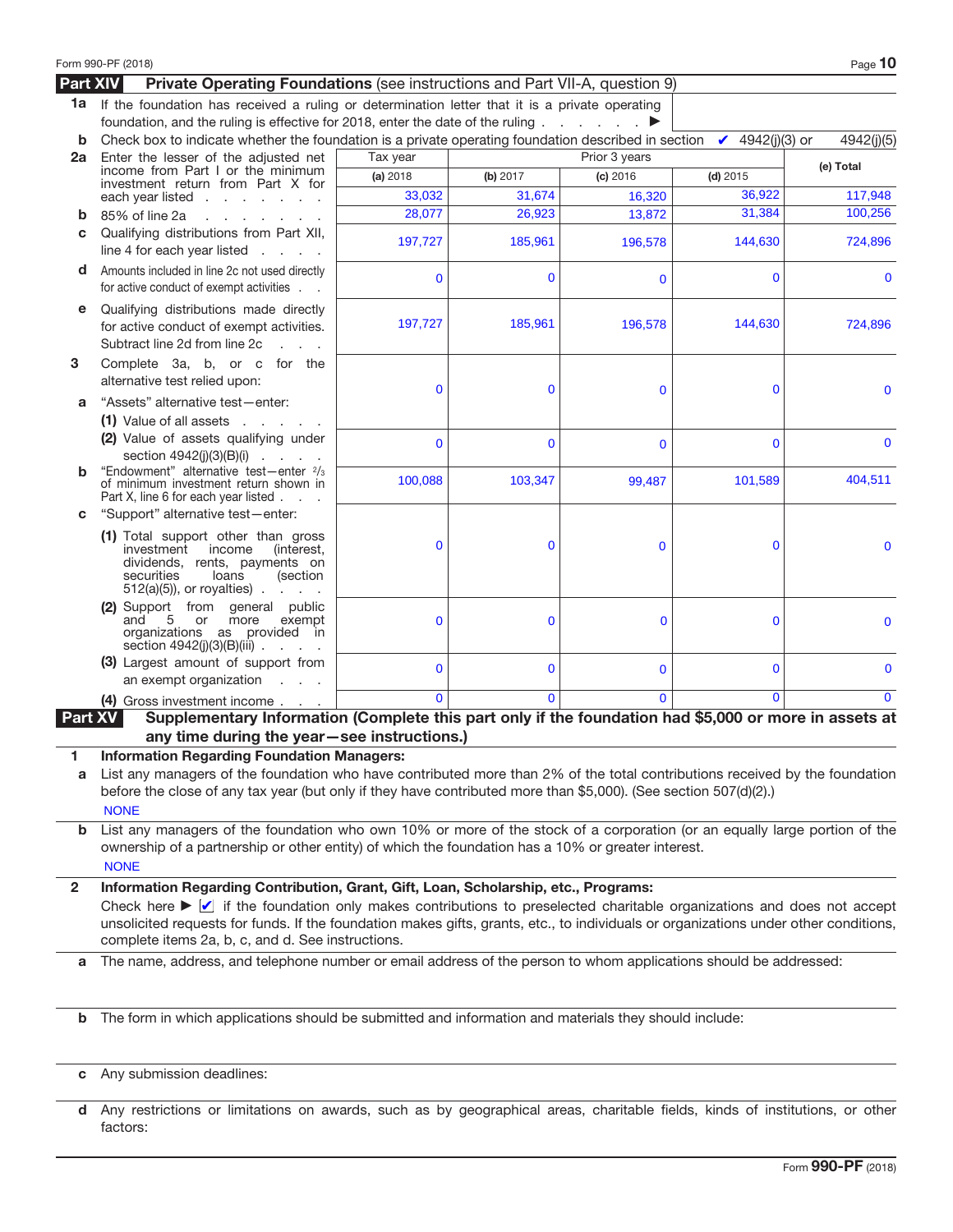|                | Form 990-PF (2018)                                                           |                                                                                                                    |                                |                                     | Page 11                       |
|----------------|------------------------------------------------------------------------------|--------------------------------------------------------------------------------------------------------------------|--------------------------------|-------------------------------------|-------------------------------|
| Part XV        | <b>Supplementary Information (continued)</b>                                 |                                                                                                                    |                                |                                     |                               |
| 3 <sup>1</sup> | Grants and Contributions Paid During the Year or Approved for Future Payment |                                                                                                                    |                                |                                     |                               |
|                | Recipient                                                                    | If recipient is an individual,<br>show any relationship to<br>any foundation manager<br>or substantial contributor | Foundation<br>status of        | Purpose of grant or<br>contribution | Amount                        |
|                | Name and address (home or business)                                          |                                                                                                                    | recipient                      |                                     |                               |
|                | a Paid during the year                                                       |                                                                                                                    |                                |                                     |                               |
|                | <b>Total</b><br><b>Contract Contract</b><br>the contract of the contract of  | $\sim$<br>$\sim$ $\sim$<br>$\cdot$<br>$\cdot$<br>$\cdot$                                                           | and a strategic and<br>$\cdot$ | ▶<br>$\sim$<br>$\sim$<br>$\sim$     | $\mathbf 0$<br>3a             |
|                | <b>b</b> Approved for future payment                                         |                                                                                                                    |                                |                                     |                               |
|                | <b>Total</b><br>$\alpha$ , and $\alpha$ , and $\alpha$ , and $\alpha$        | $\cdot$                                                                                                            | $\cdot$<br>$\cdot$             |                                     | $\mathbf 0$<br>3 <sub>b</sub> |
|                | $\sim$ 10 $\pm$<br>$\sim$<br>$\sim$ 100 $\sim$<br>$\sim$<br>$\cdot$          | $\sim$<br>$\sim$<br>$\sim$ $\sim$<br>$\sim$<br>$\sim$                                                              | $\sim 100$                     | the contract of the contract of     |                               |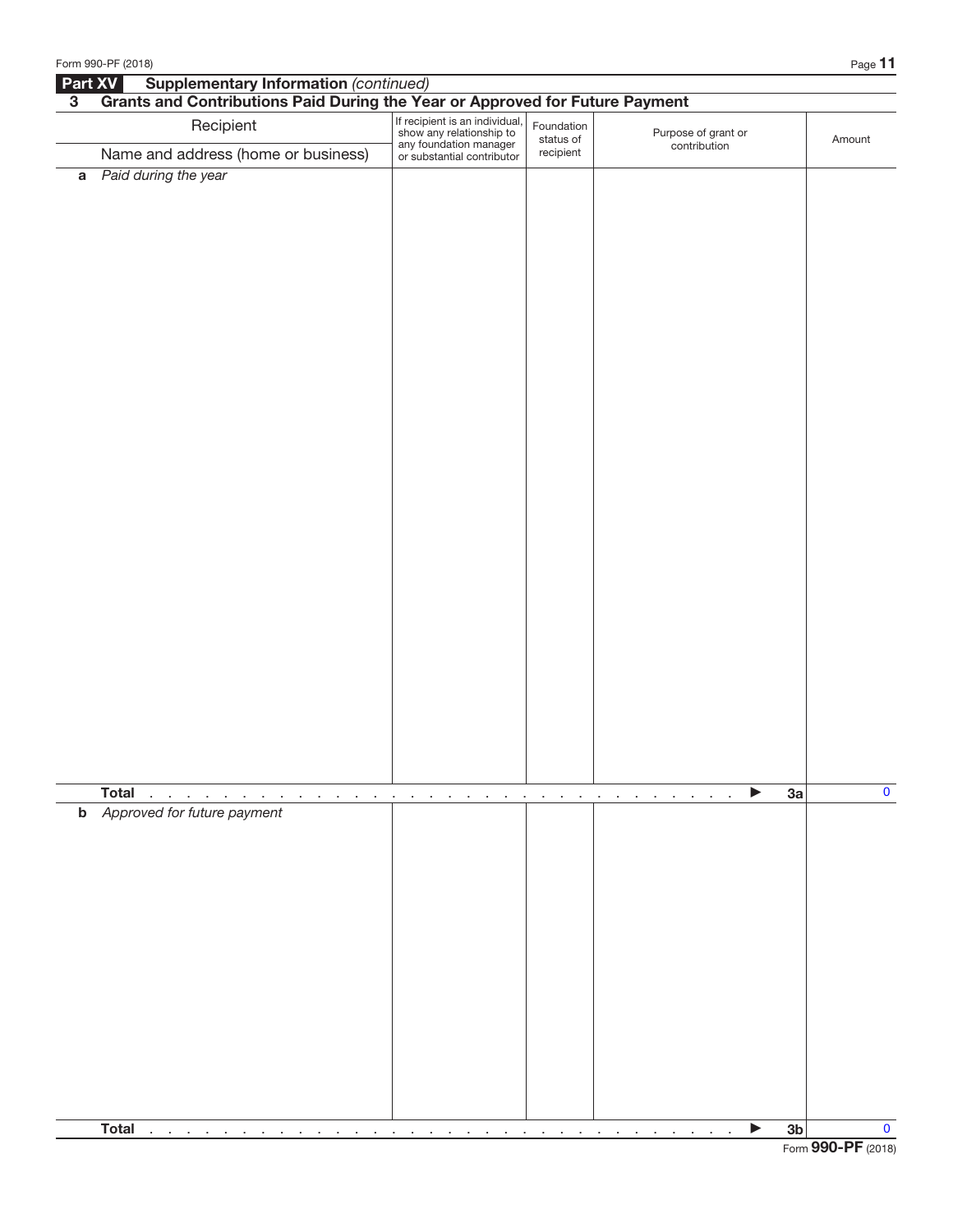|    |                      | <b>Part XVI-A</b><br><b>Analysis of Income-Producing Activities</b>                                                                                                                                                           |                      |                           |                                      |                |                                                             |
|----|----------------------|-------------------------------------------------------------------------------------------------------------------------------------------------------------------------------------------------------------------------------|----------------------|---------------------------|--------------------------------------|----------------|-------------------------------------------------------------|
|    |                      | Enter gross amounts unless otherwise indicated.                                                                                                                                                                               |                      | Unrelated business income | Excluded by section 512, 513, or 514 |                | (e)                                                         |
|    |                      | 1 Program service revenue:                                                                                                                                                                                                    | (a)<br>Business code | (b)<br>Amount             | (c)<br>Exclusion code                | (d)<br>Amount  | Related or exempt<br>function income<br>(See instructions.) |
|    |                      |                                                                                                                                                                                                                               |                      | ŋ                         |                                      |                |                                                             |
|    | a<br>b               |                                                                                                                                                                                                                               |                      |                           |                                      |                | 0                                                           |
|    | c                    |                                                                                                                                                                                                                               |                      |                           |                                      |                | $\mathbf{0}$                                                |
|    | d                    | <u> 1980 - Andrea Stadt Britain, amerikansk politik (</u>                                                                                                                                                                     |                      |                           |                                      |                |                                                             |
|    |                      | <u> 1989 - Johann Stein, mars an deutscher Stein († 1989)</u>                                                                                                                                                                 |                      |                           |                                      |                | 0<br>0                                                      |
|    | е                    |                                                                                                                                                                                                                               |                      |                           |                                      |                |                                                             |
|    |                      |                                                                                                                                                                                                                               |                      |                           |                                      |                | 0                                                           |
|    | q                    | Fees and contracts from government agencies                                                                                                                                                                                   |                      |                           |                                      |                | $\mathbf{0}$                                                |
| 2  |                      | Membership dues and assessments<br>and a state                                                                                                                                                                                |                      |                           | 14                                   |                | 0                                                           |
| З  |                      | Interest on savings and temporary cash investments                                                                                                                                                                            |                      |                           | 14                                   | 6,975          | 0                                                           |
| 4  |                      | Dividends and interest from securities                                                                                                                                                                                        |                      |                           |                                      | 43,312         | 0                                                           |
| 5  |                      | Net rental income or (loss) from real estate:                                                                                                                                                                                 |                      |                           |                                      |                |                                                             |
|    |                      | a Debt-financed property<br>and a series of the                                                                                                                                                                               |                      |                           |                                      |                |                                                             |
|    |                      | <b>b</b> Not debt-financed property                                                                                                                                                                                           |                      |                           |                                      |                | 0                                                           |
|    |                      | Net rental income or (loss) from personal property                                                                                                                                                                            |                      | 0                         |                                      |                | 0                                                           |
| 7  |                      | Other investment income                                                                                                                                                                                                       |                      | n                         |                                      |                | 0                                                           |
| 8  |                      | Gain or (loss) from sales of assets other than inventory                                                                                                                                                                      |                      |                           | 18                                   | 179,097        | $\mathbf{0}$                                                |
| 9  |                      | Net income or (loss) from special events                                                                                                                                                                                      |                      | 0                         |                                      |                | 0                                                           |
| 10 |                      | Gross profit or (loss) from sales of inventory                                                                                                                                                                                |                      |                           |                                      |                | 0                                                           |
| 11 |                      | Other revenue: a                                                                                                                                                                                                              |                      | 0                         |                                      |                | 0                                                           |
|    | b                    | <u> 1980 - Johann Barbara, martin amerikan basar da</u>                                                                                                                                                                       |                      |                           |                                      |                | 0                                                           |
|    | с                    | <u> 1989 - Johann Barn, fransk politik (d. 1989)</u>                                                                                                                                                                          |                      |                           |                                      | $\overline{0}$ | $\mathbf{0}$                                                |
|    | d                    | <u> 1989 - Johann Barn, mars ann an Catharin ann an t-</u>                                                                                                                                                                    |                      | $\mathbf 0$               |                                      | 0              | $\mathbf{0}$                                                |
|    | е                    |                                                                                                                                                                                                                               |                      | $\mathbf{0}$              |                                      | $\Omega$       | $\mathbf 0$                                                 |
|    |                      | <b>12</b> Subtotal. Add columns (b), (d), and (e) $\ldots$ $\ldots$                                                                                                                                                           |                      | $\overline{\mathbf{0}}$   |                                      | 229,384        | $\mathbf{0}$                                                |
|    |                      |                                                                                                                                                                                                                               |                      |                           |                                      |                |                                                             |
|    |                      | <b>13 Total.</b> Add line 12, columns (b), (d), and (e) $\ldots$ $\ldots$ $\ldots$ $\ldots$ $\ldots$ $\ldots$ $\ldots$                                                                                                        |                      |                           |                                      | 13             | 229,384                                                     |
|    |                      | (See worksheet in line 13 instructions to verify calculations.)                                                                                                                                                               |                      |                           |                                      |                |                                                             |
|    |                      | <b>Part XVI-B</b><br>Relationship of Activities to the Accomplishment of Exempt Purposes                                                                                                                                      |                      |                           |                                      |                |                                                             |
|    | Line No.             |                                                                                                                                                                                                                               |                      |                           |                                      |                |                                                             |
|    | $\blacktriangledown$ | Explain below how each activity for which income is reported in column (e) of Part XVI-A contributed importantly to the accomplishment of the foundation's exempt purposes (other than by providing funds for such purposes). |                      |                           |                                      |                |                                                             |
|    |                      |                                                                                                                                                                                                                               |                      |                           |                                      |                |                                                             |
|    |                      |                                                                                                                                                                                                                               |                      |                           |                                      |                |                                                             |
|    |                      |                                                                                                                                                                                                                               |                      |                           |                                      |                |                                                             |
|    |                      |                                                                                                                                                                                                                               |                      |                           |                                      |                |                                                             |
|    |                      |                                                                                                                                                                                                                               |                      |                           |                                      |                |                                                             |
|    |                      |                                                                                                                                                                                                                               |                      |                           |                                      |                |                                                             |
|    |                      |                                                                                                                                                                                                                               |                      |                           |                                      |                |                                                             |
|    |                      |                                                                                                                                                                                                                               |                      |                           |                                      |                |                                                             |
|    |                      |                                                                                                                                                                                                                               |                      |                           |                                      |                |                                                             |
|    |                      |                                                                                                                                                                                                                               |                      |                           |                                      |                |                                                             |
|    |                      |                                                                                                                                                                                                                               |                      |                           |                                      |                |                                                             |
|    |                      |                                                                                                                                                                                                                               |                      |                           |                                      |                |                                                             |
|    |                      |                                                                                                                                                                                                                               |                      |                           |                                      |                |                                                             |
|    |                      |                                                                                                                                                                                                                               |                      |                           |                                      |                |                                                             |
|    |                      |                                                                                                                                                                                                                               |                      |                           |                                      |                |                                                             |
|    |                      |                                                                                                                                                                                                                               |                      |                           |                                      |                |                                                             |
|    |                      |                                                                                                                                                                                                                               |                      |                           |                                      |                |                                                             |
|    |                      |                                                                                                                                                                                                                               |                      |                           |                                      |                |                                                             |
|    |                      |                                                                                                                                                                                                                               |                      |                           |                                      |                |                                                             |
|    |                      |                                                                                                                                                                                                                               |                      |                           |                                      |                |                                                             |
|    |                      |                                                                                                                                                                                                                               |                      |                           |                                      |                |                                                             |
|    |                      |                                                                                                                                                                                                                               |                      |                           |                                      |                |                                                             |
|    |                      |                                                                                                                                                                                                                               |                      |                           |                                      |                |                                                             |
|    |                      |                                                                                                                                                                                                                               |                      |                           |                                      |                |                                                             |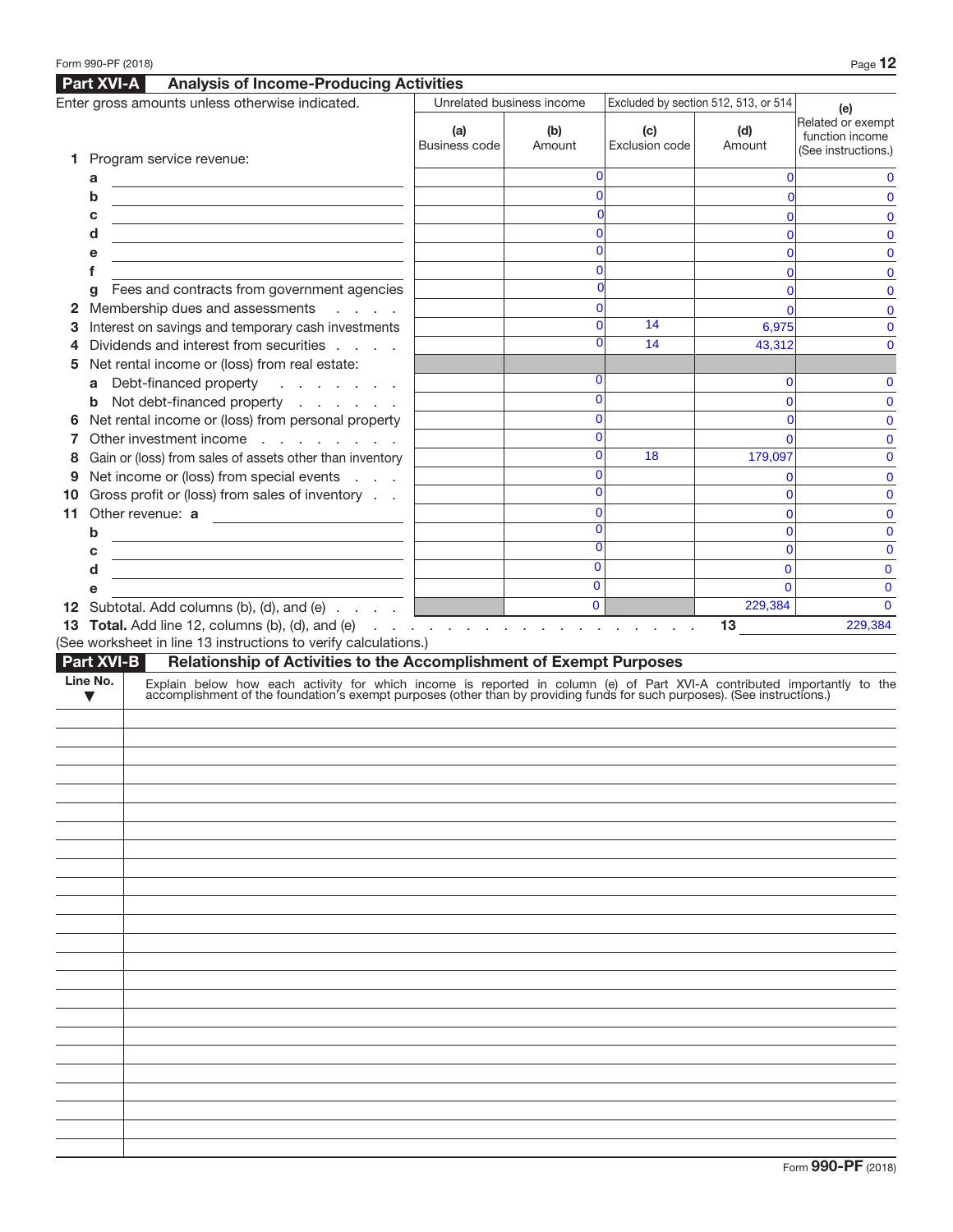| Form 990-PF (2018) |                                         |                                                                                                                                                                                                                                                          |                                               |                          |                  |      |                                 |               | Page $13$                                                            |
|--------------------|-----------------------------------------|----------------------------------------------------------------------------------------------------------------------------------------------------------------------------------------------------------------------------------------------------------|-----------------------------------------------|--------------------------|------------------|------|---------------------------------|---------------|----------------------------------------------------------------------|
| Part XVII          | <b>Organizations</b>                    | Information Regarding Transfers to and Transactions and Relationships With Noncharitable Exempt                                                                                                                                                          |                                               |                          |                  |      |                                 |               |                                                                      |
| 1.                 | organizations?                          | Did the organization directly or indirectly engage in any of the following with any other organization described<br>in section 501(c) (other than section 501(c)(3) organizations) or in section 527, relating to political                              |                                               |                          |                  |      |                                 |               | Yes No                                                               |
| a                  |                                         | Transfers from the reporting foundation to a noncharitable exempt organization of:                                                                                                                                                                       |                                               |                          |                  |      |                                 |               |                                                                      |
|                    |                                         |                                                                                                                                                                                                                                                          |                                               |                          |                  |      |                                 |               | 1a(1)                                                                |
| b                  | (2) Other assets<br>Other transactions: |                                                                                                                                                                                                                                                          |                                               | the contract of the con- |                  |      |                                 |               | 1a(2)                                                                |
|                    |                                         | (1) Sales of assets to a noncharitable exempt organization<br>the contract of the contract of                                                                                                                                                            |                                               |                          |                  |      |                                 |               | 1 <sub>b</sub> (1)                                                   |
|                    |                                         | (2) Purchases of assets from a noncharitable exempt organization                                                                                                                                                                                         |                                               |                          |                  |      |                                 |               | 1b(2)                                                                |
|                    |                                         | (3) Rental of facilities, equipment, or other assets                                                                                                                                                                                                     |                                               |                          |                  |      |                                 |               | 1b(3)                                                                |
|                    |                                         | (4) Reimbursement arrangements                                                                                                                                                                                                                           |                                               |                          |                  |      |                                 |               | 1b(4)                                                                |
|                    |                                         | (5) Loans or loan guarantees                                                                                                                                                                                                                             |                                               |                          |                  |      |                                 |               | 1b(5)                                                                |
|                    |                                         | (6) Performance of services or membership or fundraising solicitations<br>Sharing of facilities, equipment, mailing lists, other assets, or paid employees                                                                                               |                                               |                          |                  |      |                                 |               | 1b(6)<br>1c                                                          |
| C<br>d             |                                         | If the answer to any of the above is "Yes," complete the following schedule. Column (b) should always show the fair market                                                                                                                               |                                               |                          |                  |      |                                 |               |                                                                      |
|                    |                                         | value of the goods, other assets, or services given by the reporting foundation. If the foundation received less than fair market                                                                                                                        |                                               |                          |                  |      |                                 |               |                                                                      |
|                    |                                         | value in any transaction or sharing arrangement, show in column (d) the value of the goods, other assets, or services received.                                                                                                                          |                                               |                          |                  |      |                                 |               |                                                                      |
| (a) Line no.       | (b) Amount involved                     |                                                                                                                                                                                                                                                          | (c) Name of noncharitable exempt organization |                          |                  |      |                                 |               | (d) Description of transfers, transactions, and sharing arrangements |
|                    |                                         |                                                                                                                                                                                                                                                          |                                               |                          |                  |      |                                 |               |                                                                      |
|                    |                                         |                                                                                                                                                                                                                                                          |                                               |                          |                  |      |                                 |               |                                                                      |
|                    |                                         |                                                                                                                                                                                                                                                          |                                               |                          |                  |      |                                 |               |                                                                      |
|                    |                                         |                                                                                                                                                                                                                                                          |                                               |                          |                  |      |                                 |               |                                                                      |
|                    |                                         |                                                                                                                                                                                                                                                          |                                               |                          |                  |      |                                 |               |                                                                      |
|                    |                                         |                                                                                                                                                                                                                                                          |                                               |                          |                  |      |                                 |               |                                                                      |
|                    |                                         |                                                                                                                                                                                                                                                          |                                               |                          |                  |      |                                 |               |                                                                      |
|                    |                                         |                                                                                                                                                                                                                                                          |                                               |                          |                  |      |                                 |               |                                                                      |
|                    |                                         |                                                                                                                                                                                                                                                          |                                               |                          |                  |      |                                 |               |                                                                      |
|                    |                                         |                                                                                                                                                                                                                                                          |                                               |                          |                  |      |                                 |               |                                                                      |
|                    |                                         |                                                                                                                                                                                                                                                          |                                               |                          |                  |      |                                 |               |                                                                      |
|                    |                                         |                                                                                                                                                                                                                                                          |                                               |                          |                  |      |                                 |               |                                                                      |
|                    |                                         |                                                                                                                                                                                                                                                          |                                               |                          |                  |      |                                 |               |                                                                      |
|                    |                                         |                                                                                                                                                                                                                                                          |                                               |                          |                  |      |                                 |               |                                                                      |
| b                  |                                         | 2a Is the foundation directly or indirectly affiliated with, or related to, one or more tax-exempt organizations<br>described in section 501(c) (other than section 501(c)(3)) or in section 527? $\ldots$<br>If "Yes," complete the following schedule. |                                               |                          |                  |      |                                 |               | Yes<br>No                                                            |
|                    | (a) Name of organization                |                                                                                                                                                                                                                                                          |                                               | (b) Type of organization |                  |      | (c) Description of relationship |               |                                                                      |
|                    |                                         |                                                                                                                                                                                                                                                          |                                               |                          |                  |      |                                 |               |                                                                      |
|                    |                                         |                                                                                                                                                                                                                                                          |                                               |                          |                  |      |                                 |               |                                                                      |
|                    |                                         |                                                                                                                                                                                                                                                          |                                               |                          |                  |      |                                 |               |                                                                      |
|                    |                                         |                                                                                                                                                                                                                                                          |                                               |                          |                  |      |                                 |               |                                                                      |
|                    |                                         | Under penalties of perjury, I declare that I have examined this return, including accompanying schedules and statements, and to the best of my knowledge and belief, it is true,                                                                         |                                               |                          |                  |      |                                 |               |                                                                      |
| <b>Sign</b>        |                                         | correct, and complete. Declaration of preparer (other than taxpayer) is based on all information of which preparer has any knowledge.                                                                                                                    |                                               |                          |                  |      |                                 |               |                                                                      |
| <b>Here</b>        | <b>Constantine Evans</b>                |                                                                                                                                                                                                                                                          | 12/03/2020                                    |                          | <b>Treasurer</b> |      |                                 |               | May the IRS discuss this return<br>with the preparer shown below?    |
|                    | Signature of officer or trustee         |                                                                                                                                                                                                                                                          | Date                                          | Title                    |                  |      |                                 |               | See instructions.<br>Yes No                                          |
| <b>Paid</b>        | Print/Type preparer's name              |                                                                                                                                                                                                                                                          | Preparer's signature                          |                          |                  | Date | Check                           | l if          | <b>PTIN</b>                                                          |
| <b>Preparer</b>    |                                         |                                                                                                                                                                                                                                                          |                                               |                          |                  |      |                                 | self-employed |                                                                      |
| <b>Use Only</b>    | Firm's name                             |                                                                                                                                                                                                                                                          |                                               |                          |                  |      | Firm's EIN ▶                    |               |                                                                      |
|                    | Firm's address ▶                        |                                                                                                                                                                                                                                                          |                                               |                          |                  |      | Phone no.                       |               |                                                                      |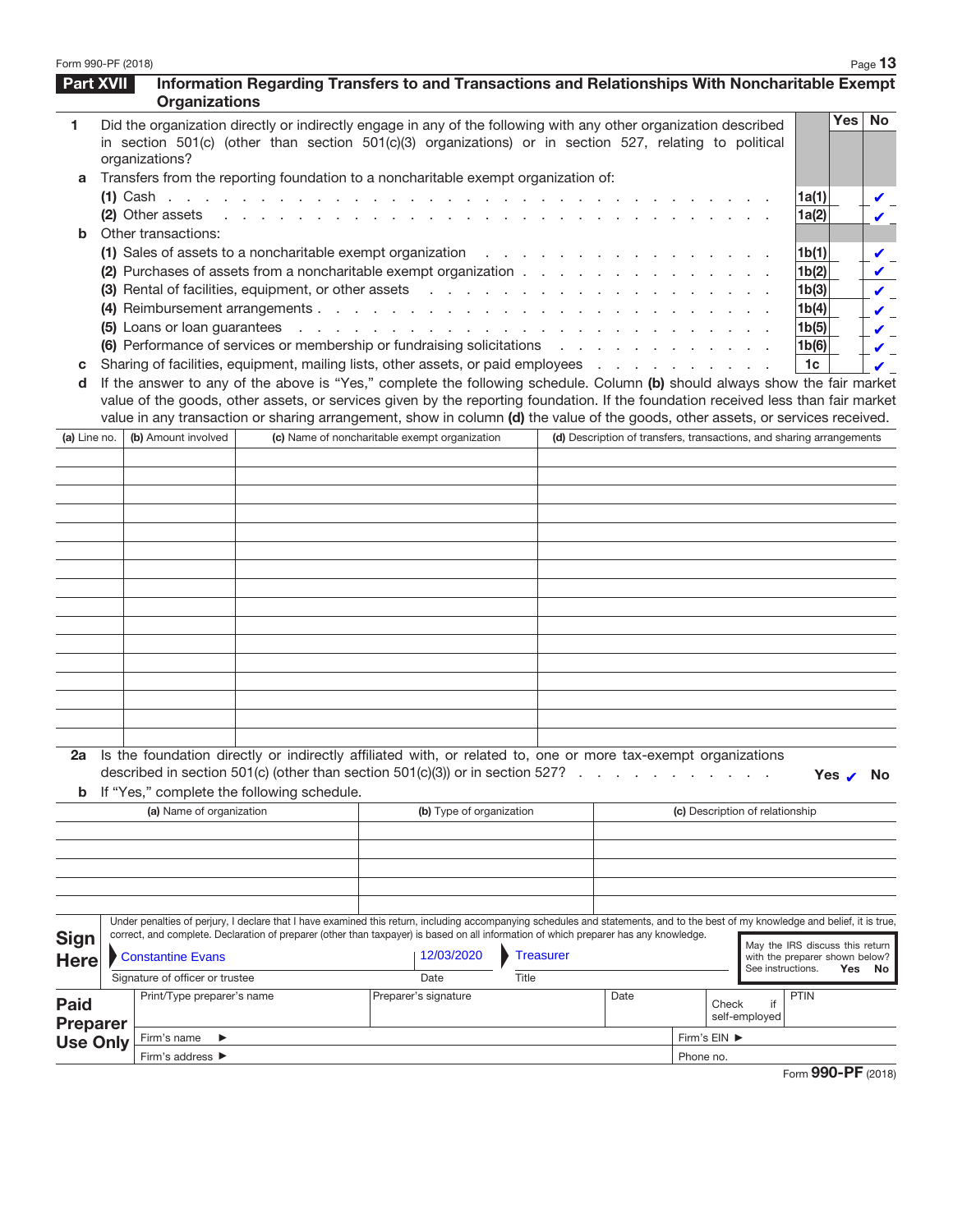| Gain Loss From Sale Other Assets Schedule<br>$\mathbf{1}$          |                                            |                                                     |  |  |  |  |  |
|--------------------------------------------------------------------|--------------------------------------------|-----------------------------------------------------|--|--|--|--|--|
| Name of the organization<br>EVANS FOUNDATION FOR MOLECULARMEDICINE |                                            | <b>Employer identification number</b><br>20-5133917 |  |  |  |  |  |
| Part I - Line 6a (a) - Sale of Security                            |                                            |                                                     |  |  |  |  |  |
| #1                                                                 |                                            |                                                     |  |  |  |  |  |
| Description:                                                       | assets included in part IV - various dates |                                                     |  |  |  |  |  |
| Date acquired:                                                     | 01/01/2011                                 |                                                     |  |  |  |  |  |
| How acquired:                                                      | Purchase                                   |                                                     |  |  |  |  |  |
| Date sold:                                                         | 12/31/2018                                 |                                                     |  |  |  |  |  |
| Gross sales price:                                                 | \$1,637,954                                |                                                     |  |  |  |  |  |
| Basis:                                                             | \$1,458,857                                |                                                     |  |  |  |  |  |
| Sales Expense:                                                     |                                            |                                                     |  |  |  |  |  |
| Accum. depr:                                                       |                                            |                                                     |  |  |  |  |  |
|                                                                    |                                            |                                                     |  |  |  |  |  |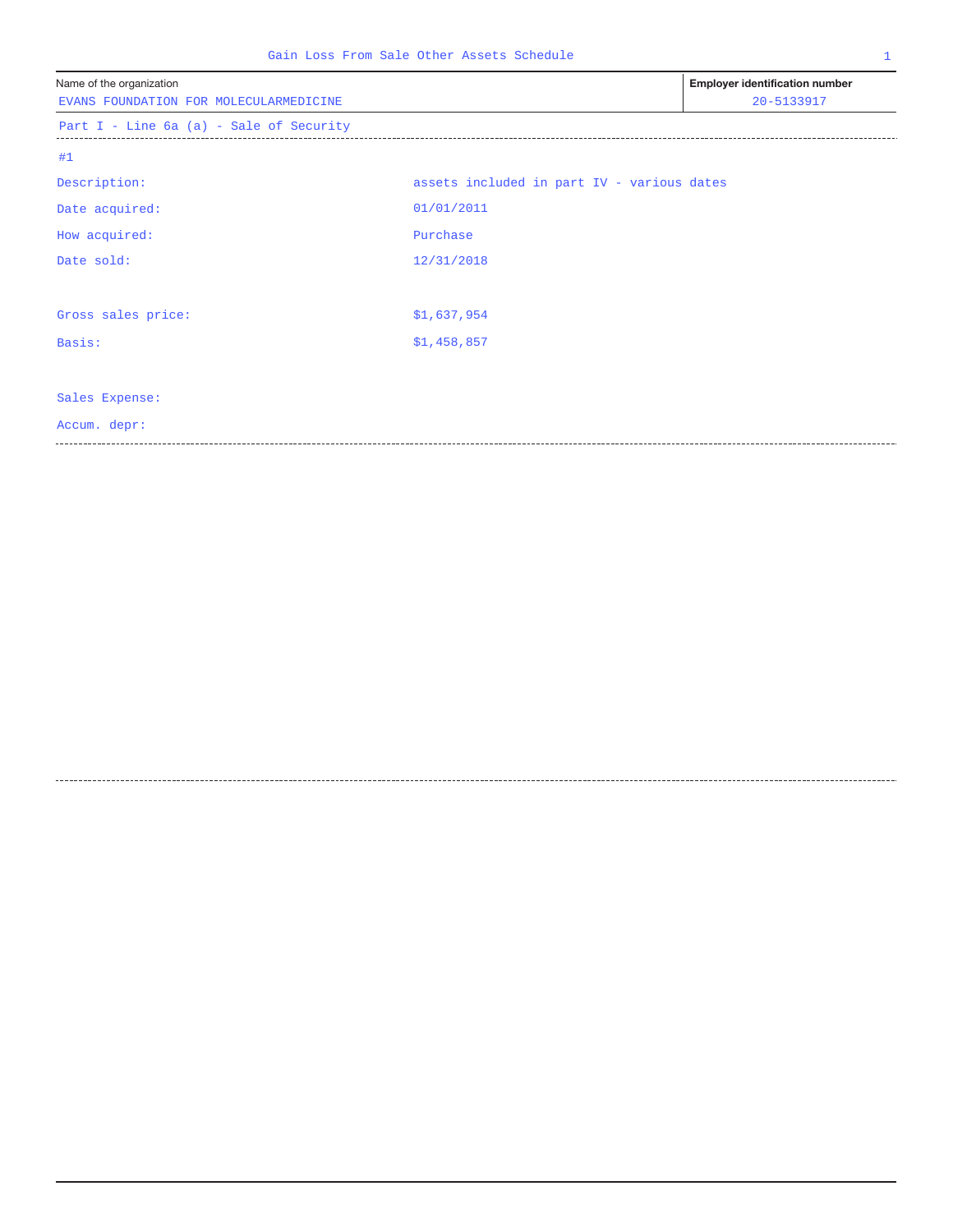| Other Professional Fees Schedule |  |  |
|----------------------------------|--|--|
|----------------------------------|--|--|

| Name of the organization                        |                         | <b>Employer identification number</b> |                     |                            |
|-------------------------------------------------|-------------------------|---------------------------------------|---------------------|----------------------------|
| EVANS FOUNDATION FOR MOLECULARMEDICINE          |                         |                                       |                     | 20-5133917                 |
|                                                 |                         |                                       |                     |                            |
| Part $I - Line 16(c) - Other Professional Fees$ |                         |                                       |                     |                            |
|                                                 |                         | <b>Net Investment</b>                 | <b>Adjusted Net</b> | <b>Disbursement for</b>    |
| <b>Name of Expense</b>                          | <b>Expense per Book</b> | <b>Income</b>                         | <b>Income</b>       | <b>Charitable Purposes</b> |
| investment management (Merrill Lynch)           |                         |                                       |                     |                            |
|                                                 | \$30,499                | \$30,499                              | \$30,499            |                            |
|                                                 |                         |                                       |                     |                            |
|                                                 |                         |                                       |                     |                            |
|                                                 |                         |                                       |                     |                            |
|                                                 |                         |                                       |                     |                            |
|                                                 |                         |                                       |                     |                            |
|                                                 |                         |                                       |                     |                            |
|                                                 |                         |                                       |                     |                            |
|                                                 |                         |                                       |                     |                            |
|                                                 |                         |                                       |                     |                            |
|                                                 |                         |                                       |                     |                            |
|                                                 |                         |                                       |                     |                            |
|                                                 |                         |                                       |                     |                            |
|                                                 |                         |                                       |                     |                            |
|                                                 |                         |                                       |                     |                            |
|                                                 |                         |                                       |                     |                            |
|                                                 |                         |                                       |                     |                            |
|                                                 |                         |                                       |                     |                            |
|                                                 |                         |                                       |                     |                            |
|                                                 |                         |                                       |                     |                            |
|                                                 |                         |                                       |                     |                            |
|                                                 |                         |                                       |                     |                            |
|                                                 |                         |                                       |                     |                            |
|                                                 |                         |                                       |                     |                            |
|                                                 |                         |                                       |                     |                            |
|                                                 |                         |                                       |                     |                            |
|                                                 |                         |                                       |                     |                            |
|                                                 |                         |                                       |                     |                            |
|                                                 |                         |                                       |                     |                            |
|                                                 |                         |                                       |                     |                            |
|                                                 |                         |                                       |                     |                            |
|                                                 |                         |                                       |                     |                            |
|                                                 |                         |                                       |                     |                            |
|                                                 |                         |                                       |                     |                            |
|                                                 |                         |                                       |                     |                            |
|                                                 |                         |                                       |                     |                            |
|                                                 |                         |                                       |                     |                            |
|                                                 |                         |                                       |                     |                            |
|                                                 |                         |                                       |                     |                            |
|                                                 |                         |                                       |                     |                            |
|                                                 |                         |                                       |                     |                            |
|                                                 |                         |                                       |                     |                            |
|                                                 |                         |                                       |                     |                            |
|                                                 |                         |                                       |                     |                            |
|                                                 |                         |                                       |                     |                            |
|                                                 |                         |                                       |                     |                            |
|                                                 |                         |                                       |                     |                            |
|                                                 |                         |                                       |                     |                            |
|                                                 |                         |                                       |                     |                            |
|                                                 |                         |                                       |                     |                            |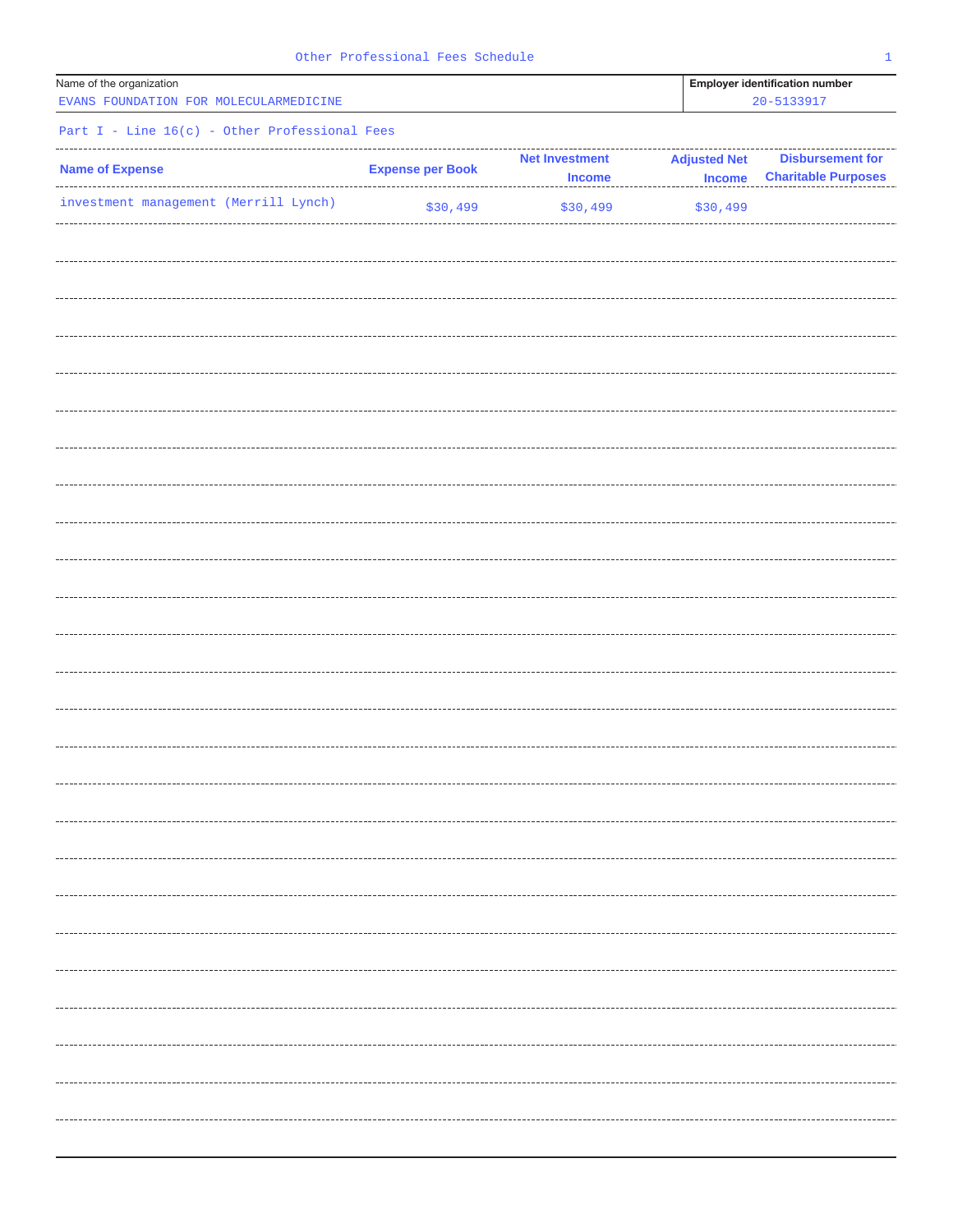| Name of the organization |  |  |                                        |  |  |  |  |  |
|--------------------------|--|--|----------------------------------------|--|--|--|--|--|
|                          |  |  | EVANS FOUNDATION FOR MOLECULARMEDICINE |  |  |  |  |  |

Employer identification number EVANS FOUNDATION FOR MOLECULARMEDICINE 20-5133917

|  |  |  | Part $I - Line 18 - Taxes$ |
|--|--|--|----------------------------|

| <b>Name of Expense</b>     | <b>Expense per Book</b> | <b>Net Investment</b> | <b>Adjusted Net</b> |                            |
|----------------------------|-------------------------|-----------------------|---------------------|----------------------------|
| .<br>990-PF Excise Tax     |                         | <b>Income</b>         | <b>Income</b>       | <b>Charitable Purposes</b> |
|                            | \$4,424                 |                       |                     |                            |
| Foreign taxes on dividends | \$155                   | \$155                 | \$155               |                            |
|                            |                         |                       |                     |                            |
|                            |                         |                       |                     |                            |
|                            |                         |                       |                     |                            |
|                            |                         |                       |                     |                            |
|                            |                         |                       |                     |                            |
|                            |                         |                       |                     |                            |
|                            |                         |                       |                     |                            |
|                            |                         |                       |                     |                            |
|                            |                         |                       |                     |                            |
|                            |                         |                       |                     |                            |
|                            |                         |                       |                     |                            |
|                            |                         |                       |                     |                            |
|                            |                         |                       |                     |                            |
|                            |                         |                       |                     |                            |
|                            |                         |                       |                     |                            |
|                            |                         |                       |                     |                            |
|                            |                         |                       |                     |                            |
|                            |                         |                       |                     |                            |
|                            |                         |                       |                     |                            |
|                            |                         |                       |                     |                            |
|                            |                         |                       |                     |                            |
|                            |                         |                       |                     |                            |
|                            |                         |                       |                     |                            |
|                            |                         |                       |                     |                            |
|                            |                         |                       |                     |                            |
|                            |                         |                       |                     |                            |
|                            |                         |                       |                     |                            |
|                            |                         |                       |                     |                            |
|                            |                         |                       |                     |                            |
|                            |                         |                       |                     |                            |
|                            |                         |                       |                     |                            |
|                            |                         |                       |                     |                            |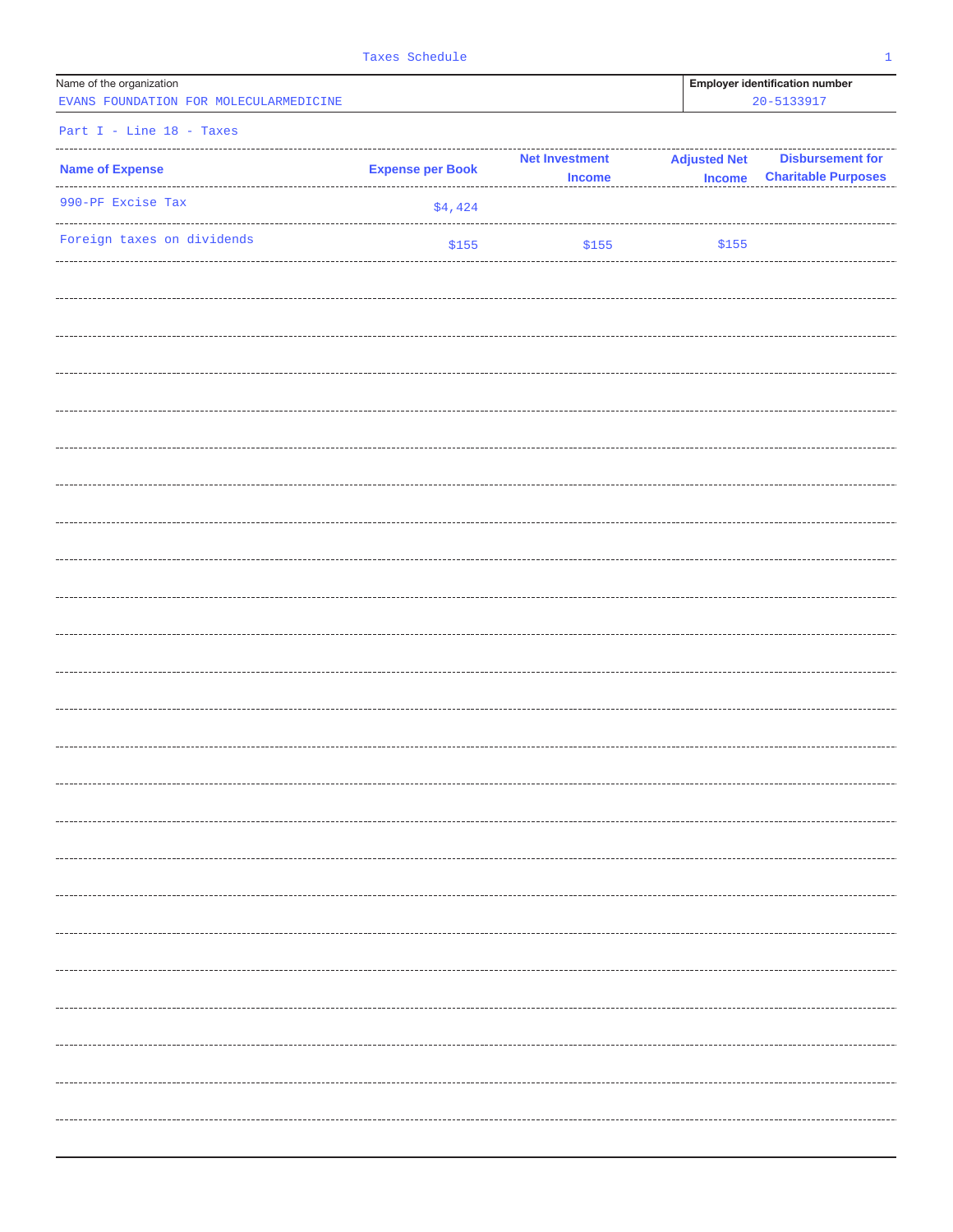|  | Other Expenses Schedule |  |
|--|-------------------------|--|
|--|-------------------------|--|

| Name of the organization |  |  |                                        |  |  |  |  |
|--------------------------|--|--|----------------------------------------|--|--|--|--|
|                          |  |  | EVANS FOUNDATION FOR MOLECULARMEDICINE |  |  |  |  |

Employer identification number EVANS FOUNDATION FOR MOLECULARMEDICINE 20-5133917

Part I - Line 23 - Other Expenses

| <b>Description</b>              | <b>Expense Per Book</b>              | <b>Net Investment Income</b> | <b>Adjusted Net Income</b> | <b>Disbursement for</b><br><b>Charitable Purposes</b> |
|---------------------------------|--------------------------------------|------------------------------|----------------------------|-------------------------------------------------------|
| Storage                         | \$5,566                              |                              |                            | \$5,566                                               |
| ADR Fees                        | \$30                                 | \$30                         | \$30                       |                                                       |
| Small Equipment and<br>Supllies | \$788                                |                              |                            | \$788                                                 |
| Filing costs                    | \$5                                  |                              |                            |                                                       |
| Journals and References         | \$748                                |                              |                            | \$748                                                 |
| IRS and FTB late fees           | -------------------------<br>\$1,337 |                              |                            |                                                       |
| Cloud compute time              | \$1,261                              |                              |                            | \$1,261                                               |
| Telecommunications              | \$624                                |                              |                            | \$624                                                 |
|                                 |                                      |                              |                            |                                                       |
|                                 |                                      |                              |                            |                                                       |
|                                 |                                      |                              |                            |                                                       |
|                                 |                                      |                              |                            |                                                       |
|                                 |                                      |                              |                            |                                                       |
|                                 |                                      |                              |                            |                                                       |
|                                 |                                      |                              |                            |                                                       |
|                                 |                                      |                              |                            |                                                       |
|                                 |                                      |                              |                            |                                                       |
|                                 |                                      |                              |                            |                                                       |
|                                 |                                      |                              |                            |                                                       |
|                                 |                                      |                              |                            |                                                       |
|                                 |                                      |                              |                            |                                                       |
|                                 |                                      |                              |                            |                                                       |
|                                 |                                      |                              |                            |                                                       |
|                                 |                                      |                              |                            |                                                       |
|                                 |                                      |                              |                            |                                                       |
|                                 |                                      |                              |                            |                                                       |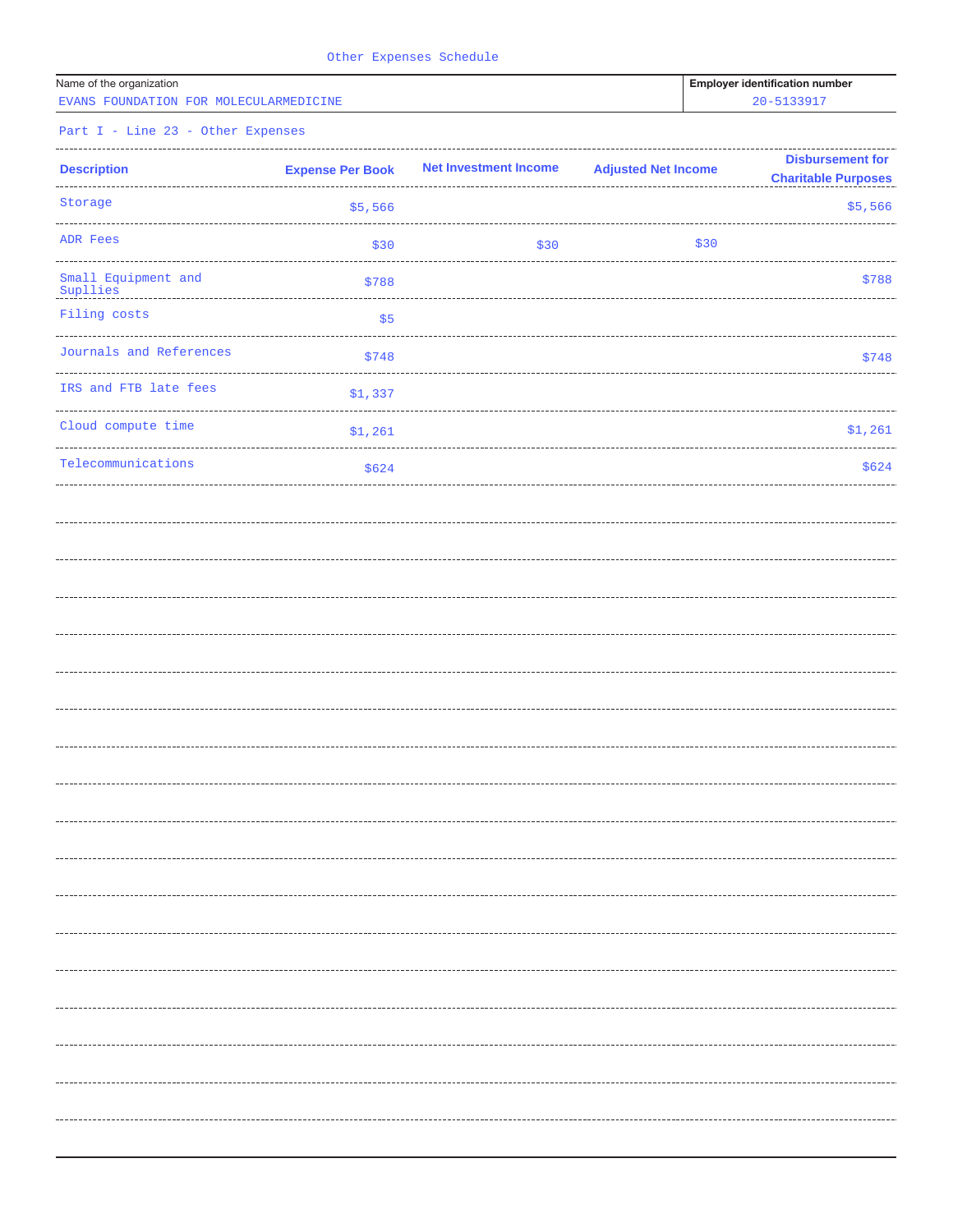| Balance Sheets                                                     |                   |                                                         |                |
|--------------------------------------------------------------------|-------------------|---------------------------------------------------------|----------------|
| Name of the organization<br>EVANS FOUNDATION FOR MOLECULARMEDICINE |                   | <b>Employer identification number</b><br>$20 - 5133917$ |                |
| Part II - Line 10(b) - Corporate Stocks                            |                   |                                                         |                |
| <b>Description</b>                                                 | <b>BOY Amount</b> | <b>EOY Book Value</b>                                   | <b>EOY FMV</b> |
| publicly traded securities                                         | \$1,715,422       | \$1,816,798                                             | \$1,763,701    |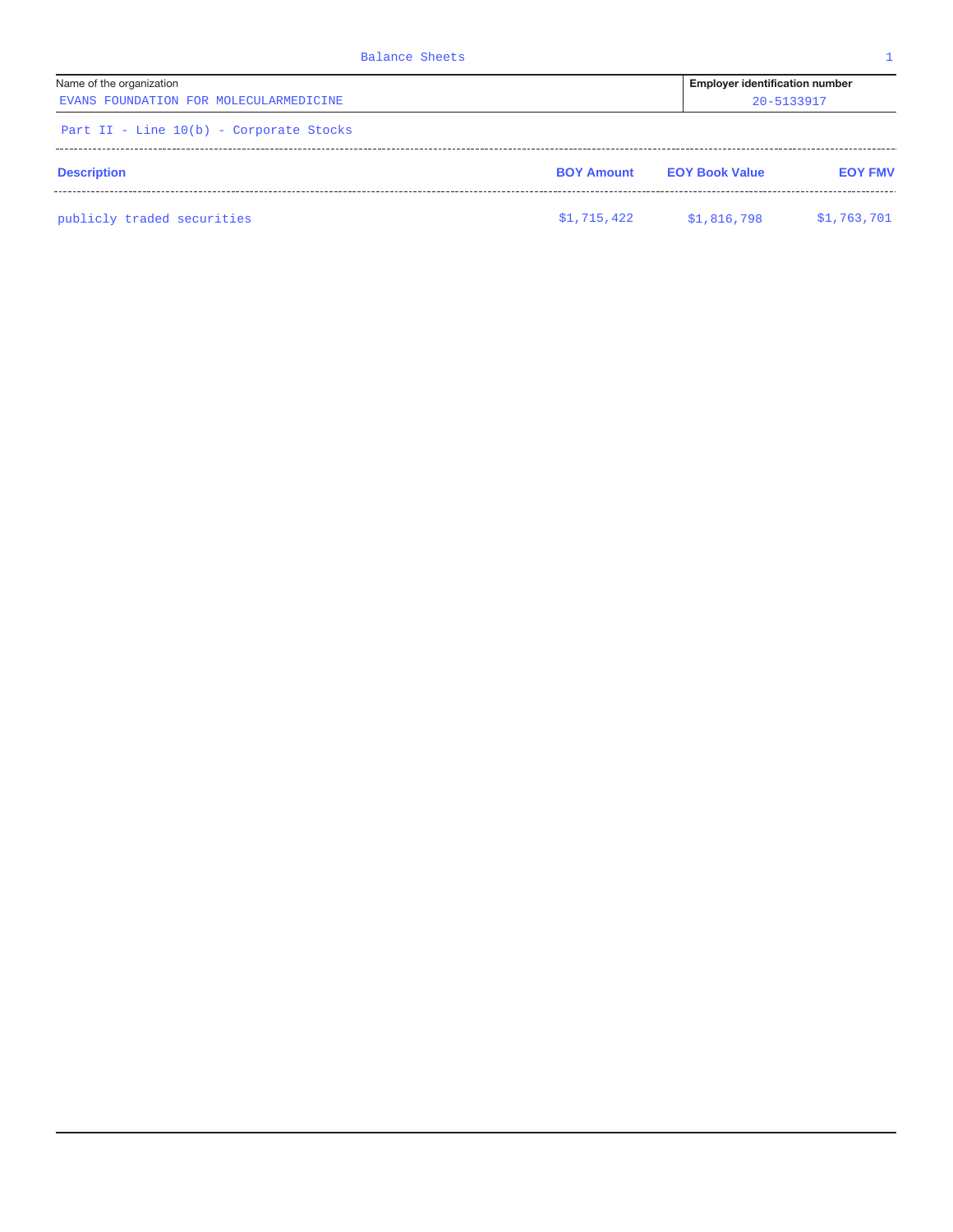| <b>Balance Sheets</b>                                              |                                      |                                                     |                |
|--------------------------------------------------------------------|--------------------------------------|-----------------------------------------------------|----------------|
| Name of the organization<br>EVANS FOUNDATION FOR MOLECULARMEDICINE |                                      | <b>Employer identification number</b><br>20-5133917 |                |
| Part II - Line 13 - Other Investment                               |                                      |                                                     |                |
| <b>Description</b>                                                 | <b>BOY Book Value EOY BOOK Value</b> |                                                     | <b>EOY FMV</b> |
| mutual funds                                                       | \$672,578                            | \$680,464                                           |                |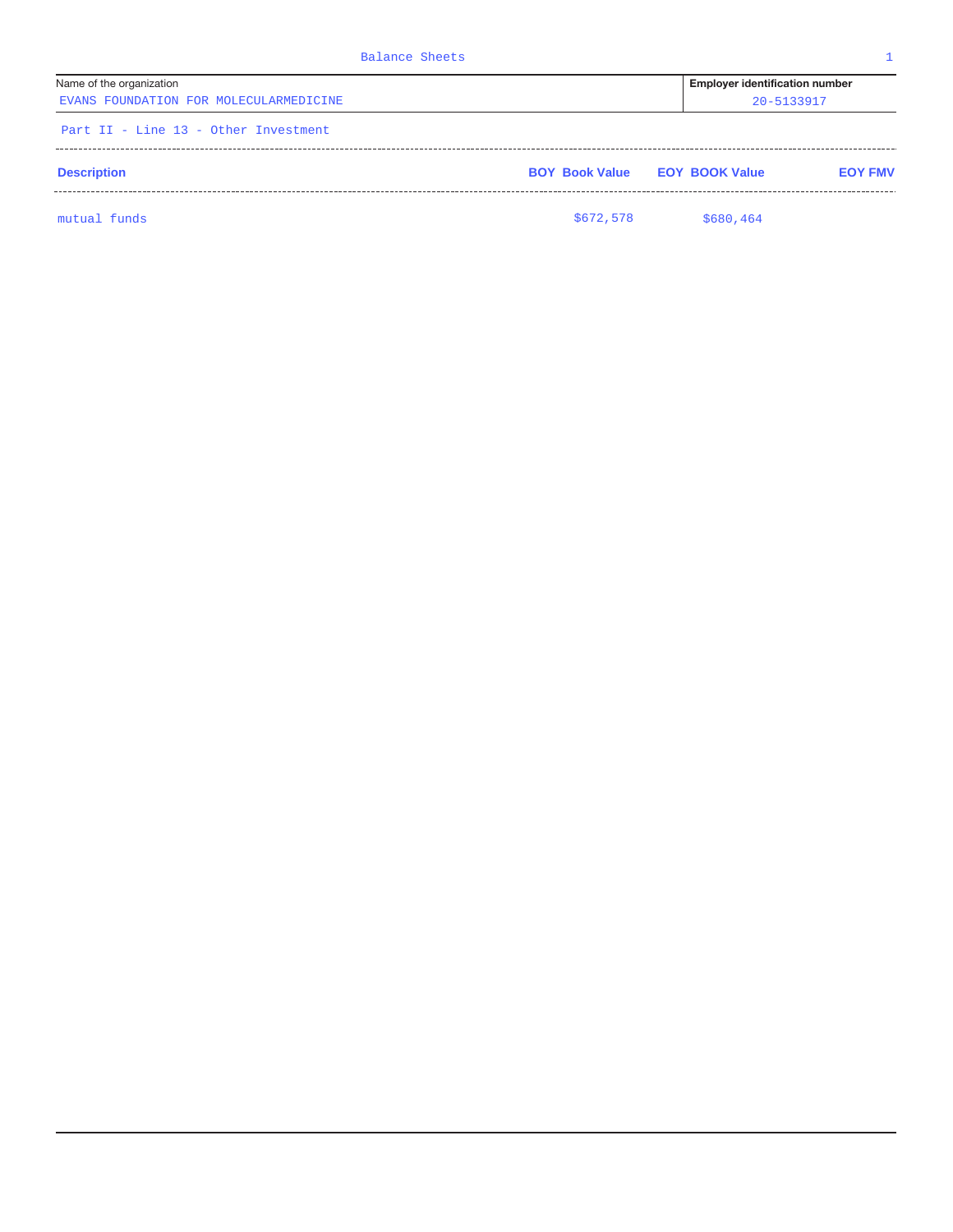| Changes in Net Assets or Fund Balances<br>$\mathbf{1}$             |                                                     |  |  |  |
|--------------------------------------------------------------------|-----------------------------------------------------|--|--|--|
| Name of the organization<br>EVANS FOUNDATION FOR MOLECULARMEDICINE | <b>Employer identification number</b><br>20-5133917 |  |  |  |
| Part III - Line 3 - Increases in Net Assets or Fund Balances       |                                                     |  |  |  |
| <b>Description</b>                                                 | <b>Amount</b>                                       |  |  |  |
| adjustment for Part I rounding to nearest dollar                   |                                                     |  |  |  |
|                                                                    |                                                     |  |  |  |
|                                                                    | \$1                                                 |  |  |  |
|                                                                    |                                                     |  |  |  |
|                                                                    |                                                     |  |  |  |
|                                                                    |                                                     |  |  |  |
|                                                                    |                                                     |  |  |  |
|                                                                    |                                                     |  |  |  |
|                                                                    |                                                     |  |  |  |
|                                                                    |                                                     |  |  |  |
|                                                                    |                                                     |  |  |  |
|                                                                    |                                                     |  |  |  |
|                                                                    |                                                     |  |  |  |
|                                                                    |                                                     |  |  |  |
|                                                                    |                                                     |  |  |  |
|                                                                    |                                                     |  |  |  |
|                                                                    |                                                     |  |  |  |
|                                                                    |                                                     |  |  |  |
|                                                                    |                                                     |  |  |  |
|                                                                    |                                                     |  |  |  |
|                                                                    |                                                     |  |  |  |
|                                                                    |                                                     |  |  |  |
|                                                                    |                                                     |  |  |  |
|                                                                    |                                                     |  |  |  |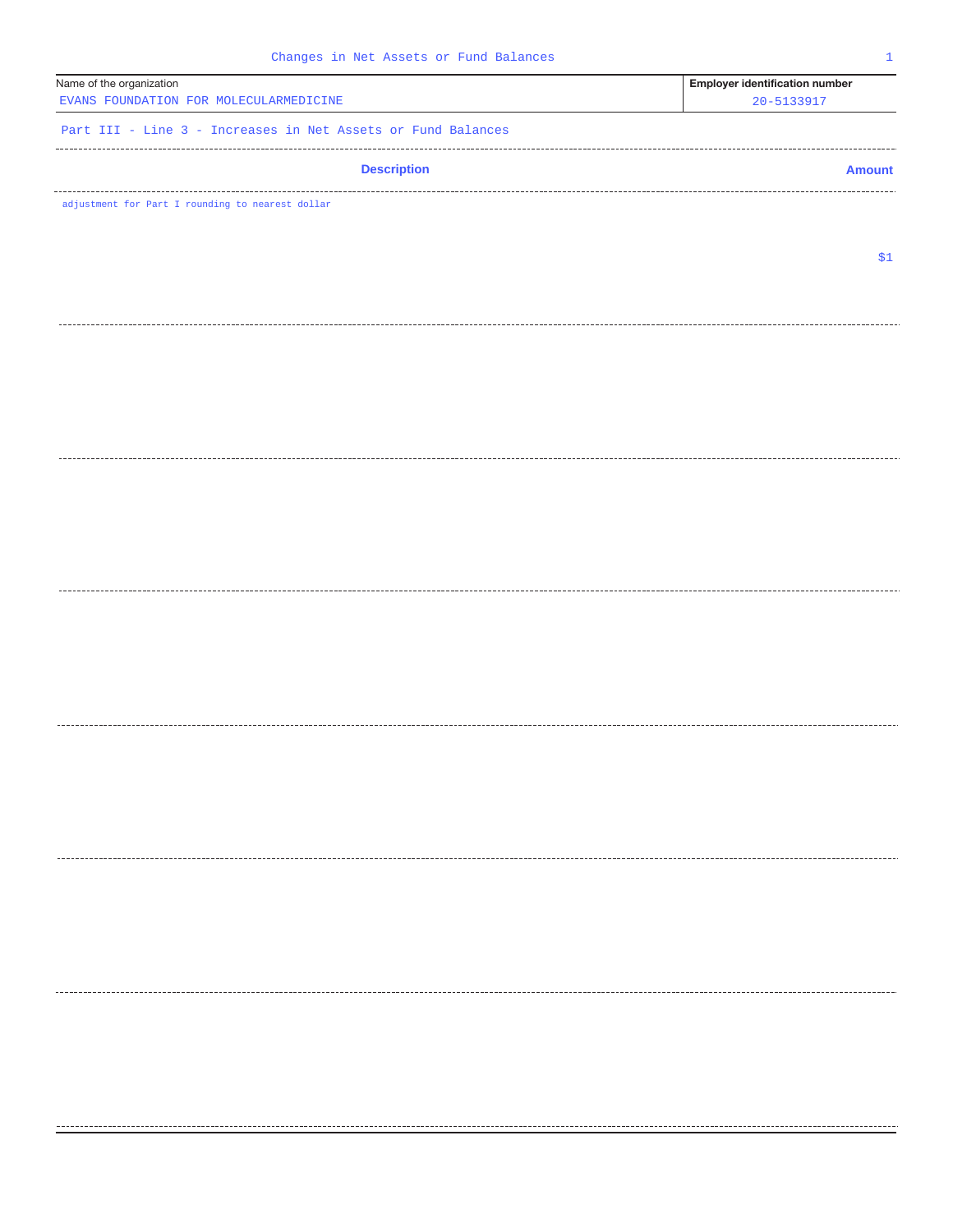| Name of the organization               | <b>Employer identification number</b> |
|----------------------------------------|---------------------------------------|
| EVANS FOUNDATION FOR MOLECULARMEDICINE | 2201                                  |

| EVANS FOUNDATION FOR MOLECULARMEDICINE |                      | 20-5133917          |                     |                     |
|----------------------------------------|----------------------|---------------------|---------------------|---------------------|
|                                        |                      |                     |                     |                     |
|                                        |                      |                     |                     |                     |
| (a) Name and Address                   | (b)Title,            | (c)Reportable       | (d) Deferred        | (e) Other           |
| ------------------------               | <b>Average Hours</b> | <b>Compensation</b> | <b>Compensation</b> | <b>Compensation</b> |
| Joyce Evans                            | President            |                     |                     |                     |
| 1652 Via Cancion, San Marcos, CA,      | 30.00                | \$57,600            | \$10,540            |                     |
| Constantine Evans                      | Scientific Direct    |                     |                     |                     |
| 1652 Via Cancion, San Marcos, CA,      | 40.00                | \$108,000           | \$5,378             |                     |
| Nicole de Silva                        | Director             |                     |                     |                     |
| 1652 Via Cancion, San Marcos, CA,      | 1.00                 |                     |                     |                     |
| Randy Chong                            | Director             |                     |                     |                     |
| 1652 Via Cancion, San Marcos, CA,      | 1.00                 |                     |                     |                     |
| Komitse Segbefia                       | Director             |                     |                     |                     |
| 1652 Via Cancion, San Marcos, CA,      | 1.00                 |                     |                     |                     |
|                                        |                      |                     |                     |                     |
|                                        |                      |                     |                     |                     |
|                                        |                      |                     |                     |                     |
|                                        |                      |                     |                     |                     |
|                                        |                      |                     |                     |                     |
|                                        |                      |                     |                     |                     |
|                                        |                      |                     |                     |                     |
|                                        |                      |                     |                     |                     |
|                                        |                      |                     |                     |                     |
|                                        |                      |                     |                     |                     |
|                                        |                      |                     |                     |                     |
|                                        |                      |                     |                     |                     |
|                                        |                      |                     |                     |                     |
|                                        |                      |                     |                     |                     |
|                                        |                      |                     |                     |                     |
|                                        |                      |                     |                     |                     |
|                                        |                      |                     |                     |                     |
|                                        |                      |                     |                     |                     |
|                                        |                      |                     |                     |                     |
|                                        |                      |                     |                     |                     |
|                                        |                      |                     |                     |                     |
|                                        |                      |                     |                     |                     |
|                                        |                      |                     |                     |                     |
|                                        |                      |                     |                     |                     |
|                                        |                      |                     |                     |                     |
|                                        |                      |                     |                     |                     |
|                                        |                      |                     |                     |                     |
|                                        |                      |                     |                     |                     |
|                                        |                      |                     |                     |                     |
|                                        |                      |                     |                     |                     |
|                                        |                      |                     |                     |                     |
|                                        |                      |                     |                     |                     |
|                                        |                      |                     |                     |                     |
|                                        |                      |                     |                     |                     |
|                                        |                      |                     |                     |                     |
|                                        |                      |                     |                     |                     |
|                                        |                      |                     |                     |                     |
|                                        |                      |                     |                     |                     |
|                                        |                      |                     |                     |                     |
|                                        |                      |                     |                     |                     |
|                                        |                      |                     |                     |                     |
|                                        |                      |                     |                     |                     |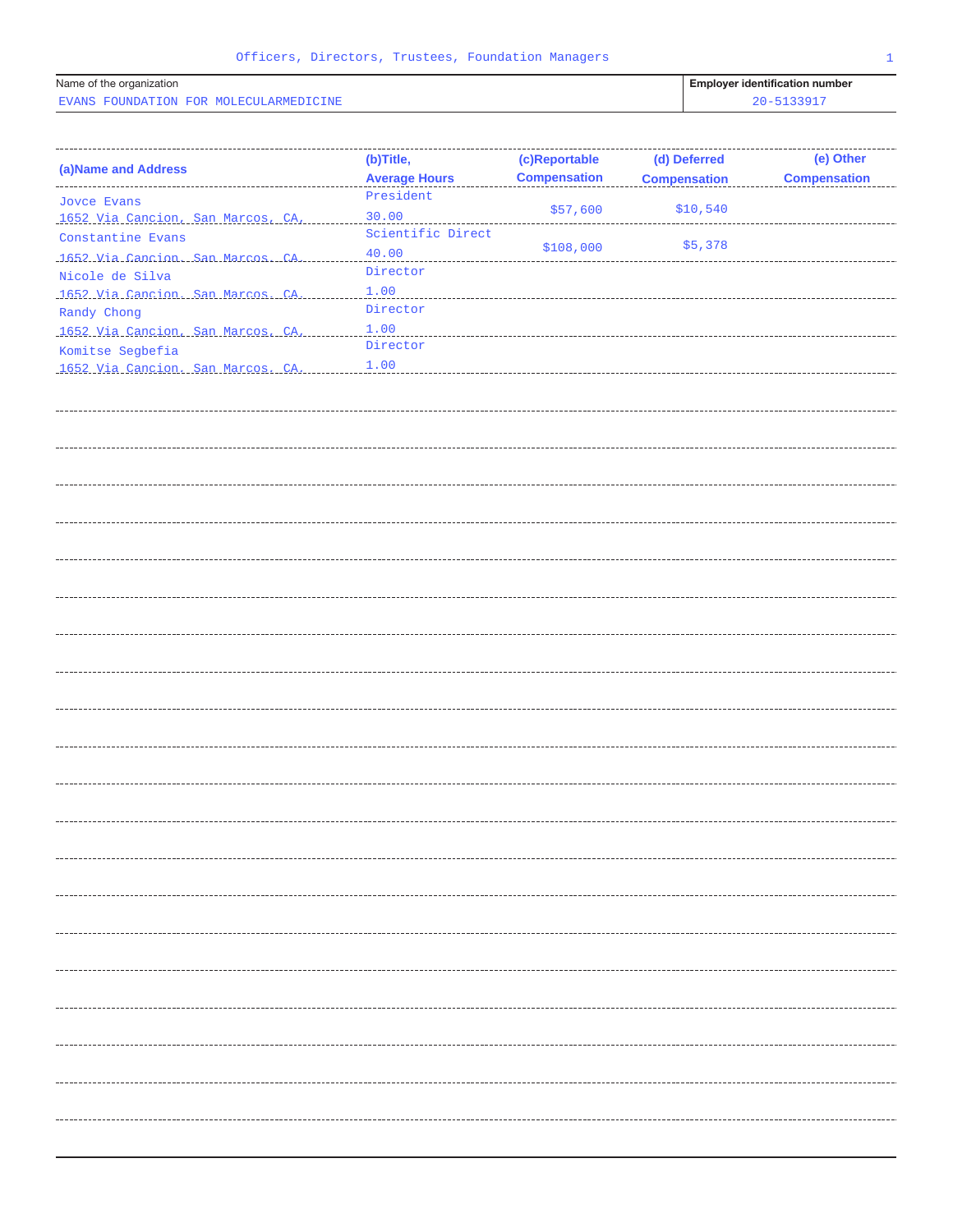| Name of the organization<br><b>Employer identification number</b><br>EVANS FOUNDATION FOR MOLECULARMEDICINE<br>20-5133917<br>Part IX (A) - All other Direct Charitable Activities<br>Name of the Direct Charitable Activities and Description<br>We perform research, outreach and education in several biotechnical and biomedical areas with a focus on the<br>self-assembly and aggregation dynamics of biological and bioinspired molecules, and aggregation-based<br>neurodegenerative diseases. In 2018, our work included presentations and papers at DNA 24, UCNC, and INRIA,<br>research in collaboration with researchers Caltech and the University of Chicago, publishing the Alhambra DNA<br>tileset system, and maintaining our research software packages. | <b>Amount</b><br>\$197,727 |
|---------------------------------------------------------------------------------------------------------------------------------------------------------------------------------------------------------------------------------------------------------------------------------------------------------------------------------------------------------------------------------------------------------------------------------------------------------------------------------------------------------------------------------------------------------------------------------------------------------------------------------------------------------------------------------------------------------------------------------------------------------------------------|----------------------------|
|                                                                                                                                                                                                                                                                                                                                                                                                                                                                                                                                                                                                                                                                                                                                                                           |                            |
|                                                                                                                                                                                                                                                                                                                                                                                                                                                                                                                                                                                                                                                                                                                                                                           |                            |
|                                                                                                                                                                                                                                                                                                                                                                                                                                                                                                                                                                                                                                                                                                                                                                           |                            |
|                                                                                                                                                                                                                                                                                                                                                                                                                                                                                                                                                                                                                                                                                                                                                                           |                            |
|                                                                                                                                                                                                                                                                                                                                                                                                                                                                                                                                                                                                                                                                                                                                                                           |                            |
|                                                                                                                                                                                                                                                                                                                                                                                                                                                                                                                                                                                                                                                                                                                                                                           |                            |
|                                                                                                                                                                                                                                                                                                                                                                                                                                                                                                                                                                                                                                                                                                                                                                           |                            |
|                                                                                                                                                                                                                                                                                                                                                                                                                                                                                                                                                                                                                                                                                                                                                                           |                            |
|                                                                                                                                                                                                                                                                                                                                                                                                                                                                                                                                                                                                                                                                                                                                                                           |                            |
|                                                                                                                                                                                                                                                                                                                                                                                                                                                                                                                                                                                                                                                                                                                                                                           |                            |
|                                                                                                                                                                                                                                                                                                                                                                                                                                                                                                                                                                                                                                                                                                                                                                           |                            |
|                                                                                                                                                                                                                                                                                                                                                                                                                                                                                                                                                                                                                                                                                                                                                                           |                            |
|                                                                                                                                                                                                                                                                                                                                                                                                                                                                                                                                                                                                                                                                                                                                                                           |                            |
|                                                                                                                                                                                                                                                                                                                                                                                                                                                                                                                                                                                                                                                                                                                                                                           |                            |
|                                                                                                                                                                                                                                                                                                                                                                                                                                                                                                                                                                                                                                                                                                                                                                           |                            |
|                                                                                                                                                                                                                                                                                                                                                                                                                                                                                                                                                                                                                                                                                                                                                                           |                            |
|                                                                                                                                                                                                                                                                                                                                                                                                                                                                                                                                                                                                                                                                                                                                                                           |                            |
|                                                                                                                                                                                                                                                                                                                                                                                                                                                                                                                                                                                                                                                                                                                                                                           |                            |
|                                                                                                                                                                                                                                                                                                                                                                                                                                                                                                                                                                                                                                                                                                                                                                           |                            |
|                                                                                                                                                                                                                                                                                                                                                                                                                                                                                                                                                                                                                                                                                                                                                                           |                            |
|                                                                                                                                                                                                                                                                                                                                                                                                                                                                                                                                                                                                                                                                                                                                                                           |                            |
|                                                                                                                                                                                                                                                                                                                                                                                                                                                                                                                                                                                                                                                                                                                                                                           |                            |
|                                                                                                                                                                                                                                                                                                                                                                                                                                                                                                                                                                                                                                                                                                                                                                           |                            |
|                                                                                                                                                                                                                                                                                                                                                                                                                                                                                                                                                                                                                                                                                                                                                                           |                            |
|                                                                                                                                                                                                                                                                                                                                                                                                                                                                                                                                                                                                                                                                                                                                                                           |                            |
|                                                                                                                                                                                                                                                                                                                                                                                                                                                                                                                                                                                                                                                                                                                                                                           |                            |
|                                                                                                                                                                                                                                                                                                                                                                                                                                                                                                                                                                                                                                                                                                                                                                           |                            |
|                                                                                                                                                                                                                                                                                                                                                                                                                                                                                                                                                                                                                                                                                                                                                                           |                            |
|                                                                                                                                                                                                                                                                                                                                                                                                                                                                                                                                                                                                                                                                                                                                                                           |                            |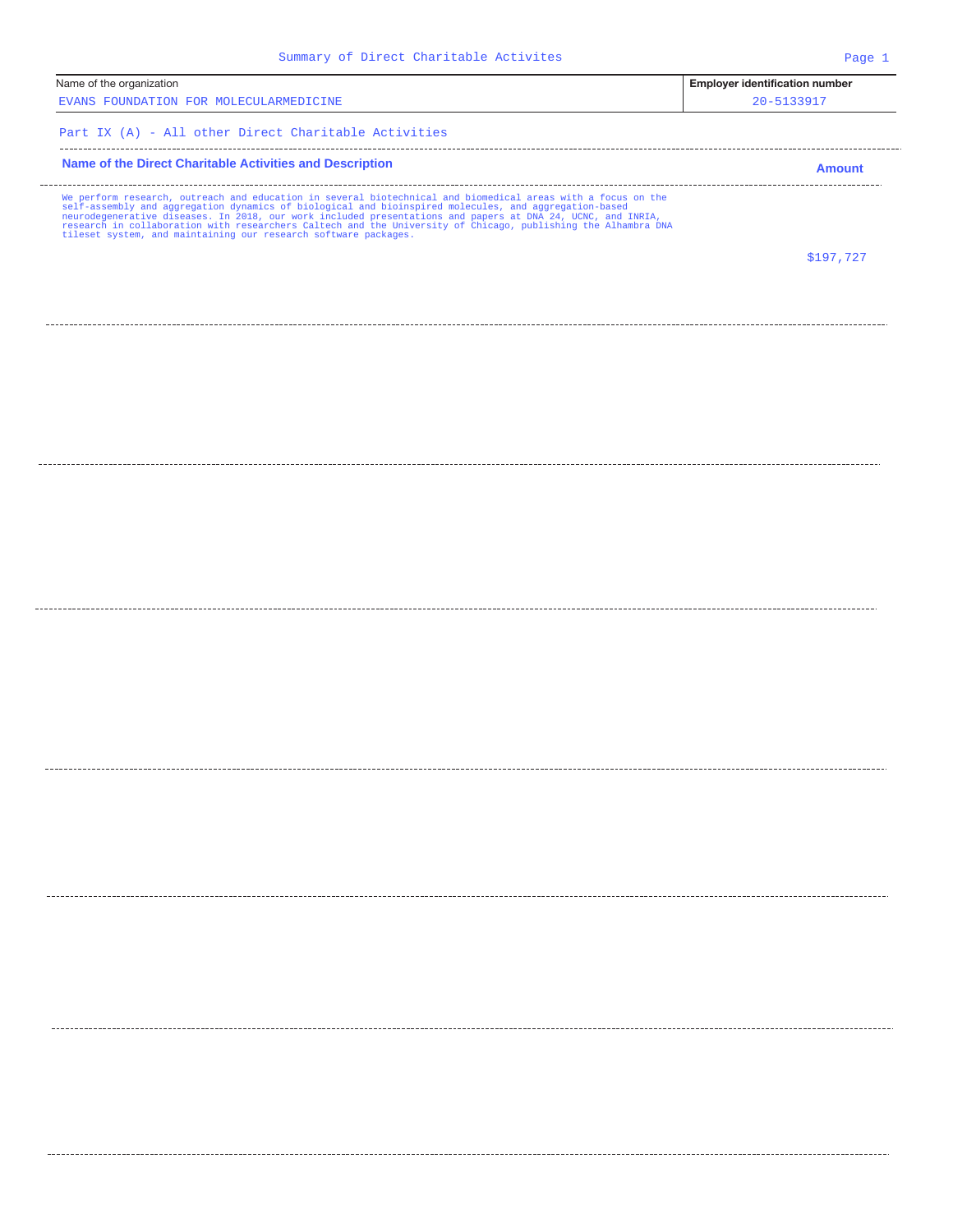### **Schedule B**

**(Form 990, 990-EZ, or 990-PF)**

#### Department of the Treasury Internal Revenue Service

Name of the organization **Employer identification number**

EVANS FOUNDATION FOR MOLECULARMEDICINE 20-5133917

## **Schedule of Contributors**

Attach to Form 990, Form 990-EZ, or Form 990-PF. ▶ Go to *www.irs.gov/Form990* for the latest information. OMB No. 1545-0047

20**18**

0

#### **Organization type** (check one):

| Filers of:         | Section:                                                                                |
|--------------------|-----------------------------------------------------------------------------------------|
| Form 990 or 990-EZ | $\Box$ 501(c)(<br>) (enter number) organization                                         |
|                    | $\Box$ 4947(a)(1) nonexempt charitable trust <b>not</b> treated as a private foundation |
|                    | $\Box$ 527 political organization                                                       |
| Form 990-PF        | 501(c)(3) exempt private foundation                                                     |
|                    | 4947(a)(1) nonexempt charitable trust treated as a private foundation<br>L I            |
|                    | 501(c)(3) taxable private foundation<br>ш                                               |
|                    |                                                                                         |

Check if your organization is covered by the **General Rule** or a **Special Rule.**

**Note:** Only a section 501(c)(7), (8), or (10) organization can check boxes for both the General Rule and a Special Rule. See instructions.

### **General Rule**

For an organization filing Form 990, 990-EZ, or 990-PF that received, during the year, contributions totaling \$5,000 or more (in money or property) from any one contributor. Complete Parts I and II. See instructions for determining a contributor's total contributions.

### **Special Rules**

For an organization described in section 501(c)(3) filing Form 990 or 990-EZ that met the 331/3% support test of the regulations under sections 509(a)(1) and 170(b)(1)(A)(vi), that checked Schedule A (Form 990 or 990-EZ), Part II, line 13, 16a, or 16b, and that received from any one contributor, during the year, total contributions of the greater of **(1)**  \$5,000; or **(2)** 2% of the amount on (i) Form 990, Part VIII, line 1h; or (ii) Form 990-EZ, line 1. Complete Parts I and II.

For an organization described in section 501(c)(7), (8), or (10) filing Form 990 or 990-EZ that received from any one contributor, during the year, total contributions of more than \$1,000 exclusively for religious, charitable, scientific, literary, or educational purposes, or for the prevention of cruelty to children or animals. Complete Parts I (entering "N/A" in column (b) instead of the contributor name and address), II, and III.

 $\Box$  For an organization described in section 501(c)(7), (8), or (10) filing Form 990 or 990-EZ that received from any one contributor, during the year, contributions exclusively for religious, charitable, etc., purposes, but no such contributions totaled more than \$1,000. If this box is checked, enter here the total contributions that were received during the year for an exclusively religious, charitable, etc., purpose. Don't complete any of the parts unless the General Rule applies to this organization because it received nonexclusively religious, charitable, etc., contributions totaling \$5,000 or more during the year  $\ldots$  . . . . . . . . . . . . . . . . .  $\blacktriangleright$  \$

**Caution:** An organization that isn't covered by the General Rule and/or the Special Rules doesn't file Schedule B (Form 990, 990-EZ, or 990-PF), but it **must** answer "No" on Part IV, line 2, of its Form 990; or check the box on line H of its Form 990-EZ or on its Form 990-PF, Part I, line 2, to certify that it doesn't meet the filing requirements of Schedule B (Form 990, 990-EZ, or 990-PF).